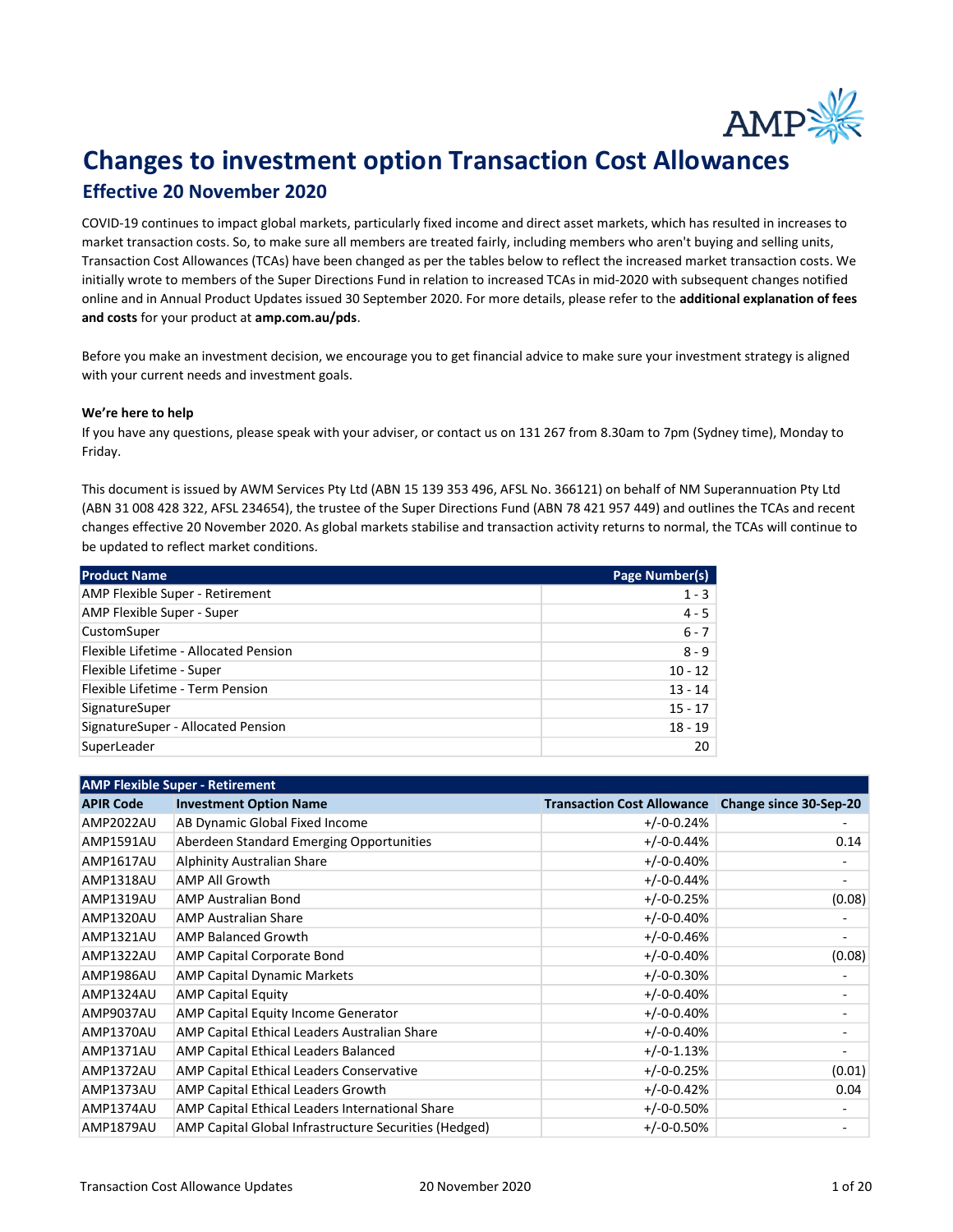|                  | <b>AMP Flexible Super - Retirement (continued)</b>            |                                                   |                              |
|------------------|---------------------------------------------------------------|---------------------------------------------------|------------------------------|
| <b>APIR Code</b> | <b>Investment Option Name</b>                                 | Transaction Cost Allowance Change since 30-Sep-20 |                              |
| <b>AMP1620AU</b> | AMP Capital Global Property Securities                        | $+/-0-0.50%$                                      | (0.10)                       |
| AMP1768AU        | <b>AMP Capital Multi-Asset</b>                                | $+/-0-0.28%$                                      | (0.08)                       |
| AMP9031AU        | <b>AMP Capital Premium Growth</b>                             | $+/-0-0.00%$                                      | (0.26)                       |
| AMP1323AU        | <b>AMP Conservative</b>                                       | $+/-0-0.30%$                                      |                              |
| AMP2057AU        | <b>AMP Dynamic Balanced</b>                                   | $+/-0-0.22%$                                      | 0.02                         |
| AMP1325AU        | <b>AMP High Growth</b>                                        | $+/-0-0.45%$                                      |                              |
| AMP1326AU        | <b>AMP Listed Property Trusts</b>                             | $+/-0-0.50%$                                      | ÷                            |
| AMP1327AU        | <b>AMP Moderate Growth</b>                                    | $+/-0-0.35%$                                      |                              |
| AMP1377AU        | <b>AMP Property Securities Index</b>                          | $+/-0-0.14%$                                      | 0.10                         |
| <b>AMP9185AU</b> | <b>AMP Retirement Choice</b>                                  | $+/-0-0.22%$                                      | (0.17)                       |
| AMP1586AU        | Antipodes Global                                              | $+/-0-0.60%$                                      |                              |
| AMP1590AU        | Arrowstreet Global Equity                                     | $+/-0-0.30%$                                      | ÷                            |
| AMP1782AU        | Ausbil 130/30 Focus                                           | $+/-0-0.60%$                                      | ä,                           |
| AMP1332AU        | Ausbil Australian Active Equity                               | $+/-0-0.30%$                                      |                              |
| AMP2020AU        | Bentham Global Income                                         | $+/-0-1.20%$                                      | (0.66)                       |
| AMP1785AU        | <b>BlackRock Global Allocation</b>                            | $+/-0-0.60%$                                      |                              |
| AMP1338AU        | <b>BlackRock Global Bond</b>                                  | $+/-0-0.46%$                                      | (0.06)                       |
| AMP1335AU        | BlackRock Scientific Hedged International Share               | $+/-0-0.36%$                                      | $\overline{a}$               |
| AMP1336AU        | <b>BlackRock Scientific International Share</b>               | $+/-0-0.34%$                                      | $\qquad \qquad \blacksquare$ |
| AMP1386AU        | DNR Capital Australian Equities High Conviction               | $+/-0-0.44%$                                      | $\overline{\phantom{a}}$     |
| AMP2021AU        | Epoch Global Equity Shareholder Yield (Unhedged)              | $+/-0-0.40%$                                      | $\overline{\phantom{a}}$     |
| AMP1342AU        | <b>Fidelity Global Equities</b>                               | $+/-0-0.35%$                                      | $\overline{\phantom{a}}$     |
| AMP1871AU        | Franklin Templeton Multi-Sector Bond                          | n/a                                               | n/a                          |
| AMP1344AU        | <b>Future Directions Asian Share</b>                          | $+/-0-0.50%$                                      |                              |
| AMP1345AU        | <b>Future Directions Australian Bond</b>                      | $+/-0-0.20%$                                      | (0.09)                       |
| AMP1348AU        | <b>Future Directions Balanced</b>                             | $+/-0-0.27%$                                      | (0.09)                       |
| AMP1349AU        | <b>Future Directions Conservative</b>                         | $+/-0-0.23%$                                      | (0.09)                       |
| AMP1350AU        | <b>Future Directions Emerging Markets</b>                     | $+/-0-0.50%$                                      | $\blacksquare$               |
| AMP1351AU        | <b>Future Directions Extended Markets International Share</b> | $+/-0-0.68%$                                      |                              |
| AMP1353AU        | <b>Future Directions Growth</b>                               | $+/-0-0.30%$                                      | (0.07)                       |
| AMP1355AU        | <b>Future Directions High Growth</b>                          | $+/-0-0.32%$                                      | (0.06)                       |
| AMP1356AU        | <b>Future Directions International Bond</b>                   | $+/-0-0.28%$                                      | (0.04)                       |
| AMP1358AU        | <b>Future Directions Moderately Conservative</b>              | $+/-0-0.27%$                                      | (0.09)                       |
| AMP2051AU        | <b>Invesco Global Targeted Returns</b>                        | $+/-0-0.60%$                                      |                              |
| AMP1763AU        | ipac Income Generator                                         | $+/-0-0.23%$                                      | (0.21)                       |
| AMP1343AU        | Ironbark Karara Australian Share                              | $+/-0-0.24%$                                      |                              |
| <b>AMP8151AU</b> |                                                               | $+/-0-0.40%$                                      |                              |
| AMP1769AU        | Lazard Australian Equity<br>Lazard Global Small Cap           | $+/-0-0.60%$                                      |                              |
|                  | Legg Mason Martin Currie Equity Income                        |                                                   |                              |
| AMP3336AU        |                                                               | $+/-0-0.50%$                                      | $\overline{\phantom{0}}$     |
| AMP1789AU        | Legg Mason Martin Currie Real Income                          | $+/-0-0.50%$                                      | $\overline{\phantom{a}}$     |
| AMP1585AU        | Macquarie Income Opportunities                                | $+/-0-0.58%$                                      | ٠                            |
| AMP1848AU        | Magellan Global                                               | $+/-0-0.14%$                                      | -                            |
| AMP1329AU        | Multi-Manager Australian Small Companies                      | $+/-0-0.60%$                                      | -                            |
| AMP1340AU        | Pendal Australian Equity                                      | $+/-0-0.46%$                                      | $\frac{1}{2}$                |
| AMP1367AU        | Perennial Value Australian Share                              | $+/-0-0.32%$                                      |                              |
| AMP1589AU        | Perennial Value Income Wealth Defender                        | $+/-0-0.30%$                                      | (0.10)                       |
| AMP1368AU        | Perpetual Industrial Share                                    | $+/-0-0.34%$                                      |                              |
| AMP1787AU        | PIMCO Diversified Fixed Interest                              | $+/-0-0.25%$                                      | (0.18)                       |
| AMP1872AU        | Plato Australian Shares Income                                | $+/-0-0.24%$                                      |                              |
| AMP1962AU        | <b>Professional Balanced</b>                                  | $+/-0-0.30%$                                      | (0.06)                       |
| AMP1961AU        | <b>Professional Conservative</b>                              | $+/-0-0.23%$                                      | (0.08)                       |
| AMP1963AU        | <b>Professional Growth</b>                                    | $+/-0-0.32%$                                      | (0.04)                       |
| AMP1964AU        | Professional High Growth                                      | $+/-0-0.33%$                                      | (0.04)                       |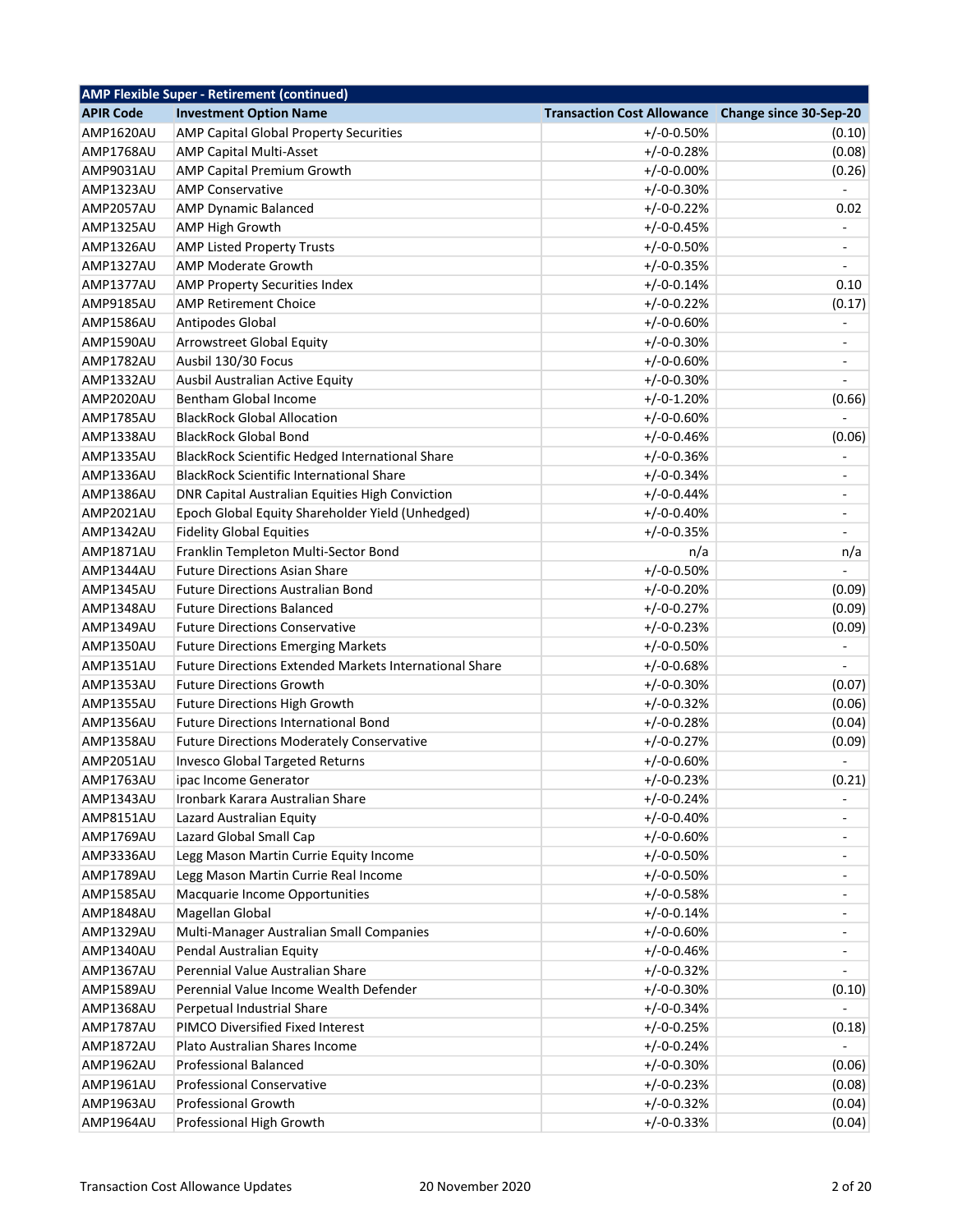| <b>AMP Flexible Super - Retirement (continued)</b> |                                   |                          |  |
|----------------------------------------------------|-----------------------------------|--------------------------|--|
| <b>Investment Option Name</b>                      | <b>Transaction Cost Allowance</b> | Change since 30-Sep-20   |  |
| Professional Moderately Conservative               | $+/-0-0.27%$                      | (0.08)                   |  |
| <b>RARE Infrastructure Value</b>                   | $+/-0-0.17%$                      | 0.07                     |  |
| Schroder Australian Equities                       | $+/-0-0.50%$                      |                          |  |
| Schroder Fixed Income                              | $+/-0-0.24%$                      | ÷                        |  |
| Schroder Global Value                              | $+/-0-0.35%$                      | $\overline{\phantom{a}}$ |  |
| <b>Schroder Real Return</b>                        | $+/-0-0.40%$                      | ÷,                       |  |
| Specialist Australian Share                        | $+/-0-0.40%$                      | $\overline{\phantom{a}}$ |  |
| Specialist Australian Small Companies              | $+/-0-0.60%$                      |                          |  |
| Specialist Diversified Fixed Income                | $+/-0-0.26%$                      | (0.19)                   |  |
| Specialist Geared Australian Share                 | $+/-0-0.70%$                      |                          |  |
| Specialist Hedged International Share              | $+/-0-0.35%$                      |                          |  |
| Specialist International Share                     | $+/-0-0.35%$                      | (0.01)                   |  |
| Specialist Property and Infrastructure             | $+/-0-0.40%$                      | (0.05)                   |  |
| Super Easy Active Balanced                         | $+/-0-0.33%$                      | (0.05)                   |  |
| Super Easy Alternative                             | $+/-0-0.20%$                      |                          |  |
| Super Easy Australian Fixed Interest               | $+/-0-0.35%$                      | $\overline{\phantom{a}}$ |  |
| Super Easy Australian Share                        | $+/-0-0.12%$                      |                          |  |
| Super Easy Balanced                                | $+/-0-0.18%$                      | 0.02                     |  |
| <b>Super Easy Cautious</b>                         | $+/-0-0.18%$                      | 0.01                     |  |
| Super Easy Conservative                            | $+/-0-0.17%$                      | 0.01                     |  |
| Super Easy Growth                                  | $+/-0-0.17%$                      | 0.05                     |  |
| Super Easy High Growth                             | $+/-0-0.16%$                      | 0.04                     |  |
| Super Easy International Fixed Interest            | $+/-0-0.25%$                      | (0.10)                   |  |
| Super Easy International Share                     | $+/-0-0.16%$                      | 0.10                     |  |
| Super Easy Moderately Conservative                 | $+/-0-0.18%$                      | 0.02                     |  |
| <b>Super Easy Property</b>                         | $+/-0-0.14%$                      | 0.10                     |  |
| <b>UBS Clarion Global Property Securities</b>      | $+/-0-0.50%$                      | $\overline{\phantom{a}}$ |  |
| Walter Scott Global Equity                         | $+/-0-0.20%$                      |                          |  |
| Winton Global Alpha                                | $+/-0-1.04%$                      | $\overline{\phantom{a}}$ |  |
| Yarra Capital Management Australian Equities       | $+/-0-0.30%$                      |                          |  |
| Zurich American Century Global Growth              | $+/-0-0.48%$                      | (1.06)                   |  |
|                                                    |                                   |                          |  |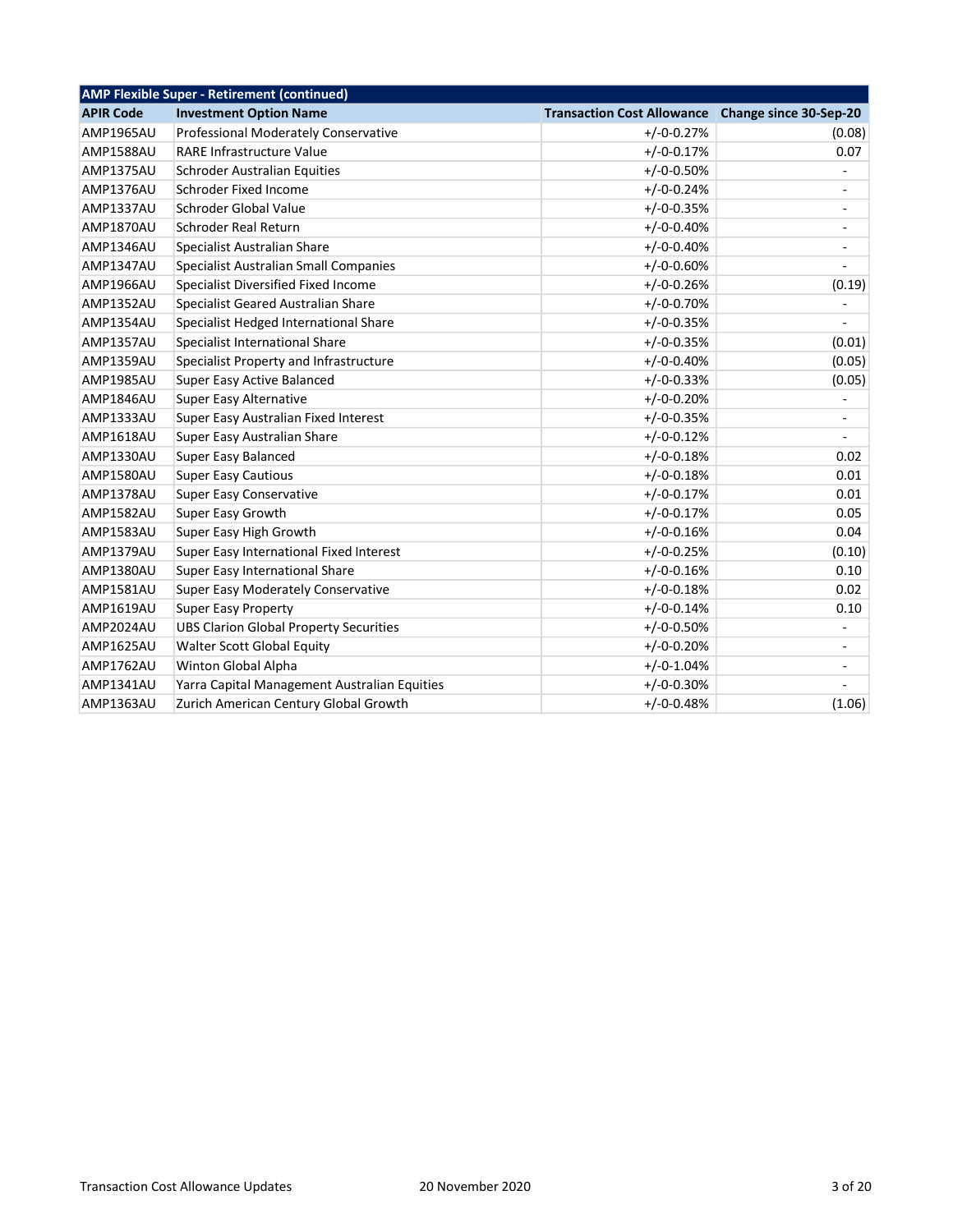| <b>AMP Flexible Super - Super</b> |                                                          |                                   |                              |
|-----------------------------------|----------------------------------------------------------|-----------------------------------|------------------------------|
| <b>APIR Code</b>                  | <b>Investment Option Name</b>                            | <b>Transaction Cost Allowance</b> | Change since 30-Sep-20       |
| AMP2027AU                         | AB Dynamic Global Fixed Income                           | $+/-0-0.24%$                      |                              |
| AMP1579AU                         | Aberdeen Standard Emerging Opportunities                 | $+/-0-0.44%$                      | 0.14                         |
| <b>AMP1608AU</b>                  | Alphinity Australian Share                               | $+/-0-0.40%$                      |                              |
| AMP1448AU                         | <b>AMP All Growth</b>                                    | $+/-0-0.46%$                      | $\overline{a}$               |
| AMP1449AU                         | <b>AMP Australian Bond</b>                               | $+/-0-0.25%$                      | (0.08)                       |
| AMP1450AU                         | <b>AMP Australian Share</b>                              | $+/-0-0.40%$                      |                              |
| AMP1451AU                         | <b>AMP Balanced Growth</b>                               | $+/-0-0.48%$                      |                              |
| AMP1452AU                         | AMP Capital Corporate Bond                               | $+/-0-0.40%$                      | (0.08)                       |
| <b>AMP1937AU</b>                  | <b>AMP Capital Dynamic Markets</b>                       | $+/-0-0.30%$                      |                              |
| AMP1454AU                         | <b>AMP Capital Equity</b>                                | $+/-0-0.40%$                      | $\overline{a}$               |
| AMP9035AU                         | AMP Capital Equity Income Generator                      | $+/-0-0.40%$                      | $\overline{\phantom{0}}$     |
| AMP1499AU                         | AMP Capital Ethical Leaders Australian Share             | $+/-0-0.40%$                      | $\overline{a}$               |
| AMP1500AU                         | AMP Capital Ethical Leaders Balanced                     | $+/-0-1.13%$                      |                              |
| AMP1501AU                         | AMP Capital Ethical Leaders Conservative                 | $+/-0-0.25%$                      | (0.01)                       |
| AMP1502AU                         | AMP Capital Ethical Leaders Growth                       | $+/-0-0.42%$                      | 0.04                         |
| AMP1503AU                         | AMP Capital Ethical Leaders International Share          | $+/-0-0.50%$                      | $\qquad \qquad \blacksquare$ |
| AMP1878AU                         | AMP Capital Global Infrastructure Securities (Hedged)    | $+/-0-0.50%$                      |                              |
| <b>AMP1611AU</b>                  | AMP Capital Global Property Securities                   | $+/-0-0.50%$                      | (0.10)                       |
| AMP1756AU                         | <b>AMP Capital Multi-Asset</b>                           | $+/-0-0.28%$                      | (0.08)                       |
| AMP9029AU                         | AMP Capital Premium Growth                               | $+/-0-0.00%$                      | (0.26)                       |
| AMP1453AU                         | <b>AMP Conservative</b>                                  | $+/-0-0.29%$                      | $\frac{1}{2}$                |
| AMP2058AU                         | <b>AMP Dynamic Balanced</b>                              | $+/-0-0.22%$                      | 0.02                         |
| AMP1455AU                         | AMP High Growth                                          | $+/-0-0.46%$                      | $\blacksquare$               |
| AMP1456AU                         | <b>AMP Listed Property Trusts</b>                        | $+/-0-0.50%$                      | ÷,                           |
| AMP1457AU                         | AMP Moderate Growth                                      | $+/-0-0.32%$                      |                              |
| AMP1899AU                         | AMP MySuper 1950s                                        | $+/-0-0.28%$                      | (0.11)                       |
| AMP1900AU                         | AMP MySuper 1960s                                        | $+/-0-0.28%$                      | (0.09)                       |
| AMP1901AU                         | AMP MySuper 1970s                                        | $+/-0-0.27%$                      | (0.10)                       |
| AMP1902AU                         | AMP MySuper 1980s                                        | $+/-0-0.28%$                      | (0.11)                       |
| AMP1903AU                         | AMP MySuper 1990s                                        | $+/-0-0.28%$                      | (0.10)                       |
| AMP1898AU                         | <b>AMP MySuper Capital Stable</b>                        | $+/-0-0.29%$                      | (0.08)                       |
| AMP1506AU                         | AMP Property Securities Index                            | $+/-0-0.14%$                      | 0.10                         |
| AMP1574AU                         | Antipodes Global                                         | $+/-0-0.60%$                      | $\overline{\phantom{0}}$     |
| AMP1578AU                         | Arrowstreet Global Equity                                | $+/-0-0.30%$                      |                              |
| AMP1790AU                         | Ausbil 130/30 Focus                                      | $+/-0-0.60%$                      | $\overline{a}$               |
| AMP1461AU                         |                                                          | $+/-0-0.30%$                      |                              |
| AMP2025AU                         | Ausbil Australian Active Equity<br>Bentham Global Income | $+/-0-1.20%$                      |                              |
|                                   | <b>BlackRock Global Allocation</b>                       |                                   | (0.66)                       |
| AMP1791AU                         | <b>BlackRock Global Bond</b>                             | $+/-0-0.60%$                      |                              |
| AMP1467AU                         |                                                          | $+/-0-0.46%$                      | (0.06)                       |
| AMP1464AU                         | BlackRock Scientific Hedged International Share          | $+/-0-0.36%$                      |                              |
| AMP1465AU                         | <b>BlackRock Scientific International Share</b>          | $+/-0-0.34%$                      | -                            |
| AMP1515AU                         | DNR Capital Australian Equities High Conviction          | $+/-0-0.44%$                      | ۰                            |
| AMP2026AU                         | Epoch Global Equity Shareholder Yield (Unhedged)         | $+/-0-0.40%$                      | ۰                            |
| AMP1471AU                         | <b>Fidelity Global Equities</b>                          | $+/-0-0.35%$                      | $\overline{\phantom{a}}$     |
| <b>AMP1867AU</b>                  | Franklin Templeton Multi-Sector Bond                     | n/a                               | n/a                          |
| AMP1473AU                         | <b>Future Directions Asian Share</b>                     | $+/-0-0.50%$                      |                              |
| AMP1474AU                         | <b>Future Directions Australian Bond</b>                 | $+/-0-0.20%$                      | (0.09)                       |
| AMP1477AU                         | <b>Future Directions Balanced</b>                        | $+/-0-0.27%$                      | (0.09)                       |
| AMP1478AU                         | <b>Future Directions Conservative</b>                    | $+/-0-0.23%$                      | (0.09)                       |
| AMP1479AU                         | <b>Future Directions Emerging Markets</b>                | $+/-0-0.50%$                      |                              |
| AMP1480AU                         | Future Directions Extended Markets International Share   | $+/-0-0.68%$                      | $\overline{a}$               |
| AMP1482AU                         | <b>Future Directions Growth</b>                          | $+/-0-0.30%$                      | (0.07)                       |
| AMP1484AU                         | <b>Future Directions High Growth</b>                     | $+/-0-0.32%$                      | (0.06)                       |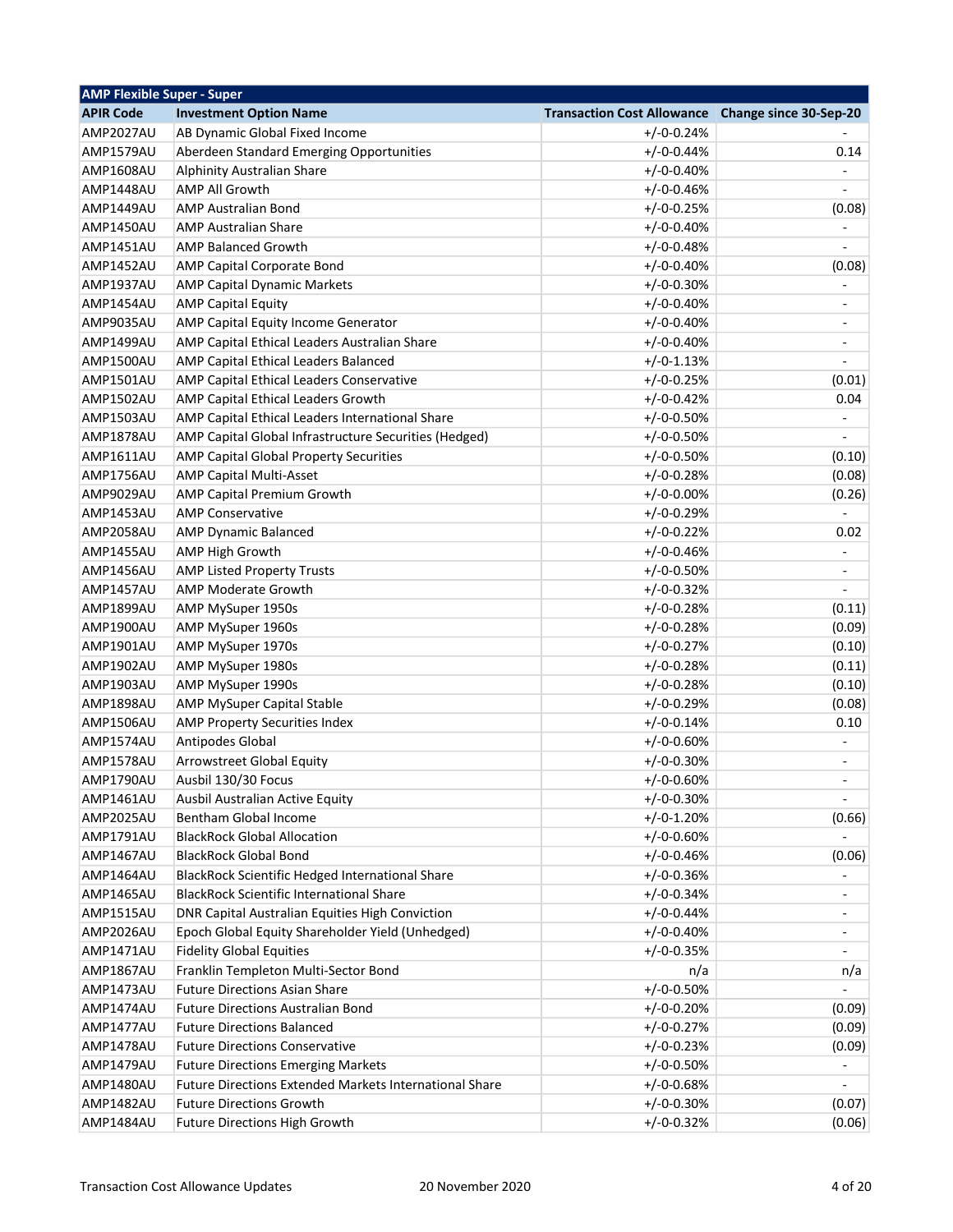|                  | <b>AMP Flexible Super - Super (continued)</b>    |                                                   |                              |
|------------------|--------------------------------------------------|---------------------------------------------------|------------------------------|
| <b>APIR Code</b> | <b>Investment Option Name</b>                    | Transaction Cost Allowance Change since 30-Sep-20 |                              |
| AMP1485AU        | <b>Future Directions International Bond</b>      | $+/-0-0.28%$                                      | (0.04)                       |
| <b>AMP1487AU</b> | <b>Future Directions Moderately Conservative</b> | $+/-0-0.27%$                                      | (0.09)                       |
| AMP2052AU        | <b>Invesco Global Targeted Returns</b>           | $+/-0-0.60%$                                      | $\blacksquare$               |
| AMP1755AU        | ipac Income Generator                            | $+/-0-0.23%$                                      | (0.21)                       |
| AMP1472AU        | Ironbark Karara Australian Share                 | $+/-0-0.24%$                                      |                              |
| AMP2920AU        | Lazard Australian Equity                         | $+/-0-0.40%$                                      | -                            |
| AMP1757AU        | Lazard Global Small Cap                          | $+/-0-0.60%$                                      | $\overline{\phantom{a}}$     |
| <b>AMP8310AU</b> | Legg Mason Martin Currie Equity Income           | $+/-0-0.50%$                                      | $\overline{\phantom{a}}$     |
| AMP1795AU        | Legg Mason Martin Currie Real Income             | $+/-0-0.50%$                                      | $\blacksquare$               |
| AMP1573AU        | Macquarie Income Opportunities                   | $+/-0-0.58%$                                      | $\overline{a}$               |
| AMP1844AU        | Magellan Global                                  | $+/-0-0.14%$                                      | $\overline{\phantom{0}}$     |
| AMP1458AU        | Multi-Manager Australian Small Companies         | $+/-0-0.60%$                                      | ÷,                           |
| AMP1469AU        | Pendal Australian Equity                         | $+/-0-0.46%$                                      | $\overline{\phantom{a}}$     |
| AMP1496AU        | Perennial Value Australian Share                 | $+/-0-0.32%$                                      |                              |
| <b>AMP1577AU</b> | Perennial Value Income Wealth Defender           | $+/-0-0.30%$                                      | (0.10)                       |
| AMP1497AU        | Perpetual Industrial Share                       | $+/-0-0.34%$                                      |                              |
| AMP1793AU        | PIMCO Diversified Fixed Interest                 | $+/-0-0.25%$                                      | (0.18)                       |
| AMP1868AU        | Plato Australian Shares Income                   | $+/-0-0.24%$                                      | $\frac{1}{2}$                |
| AMP1969AU        | <b>Professional Balanced</b>                     | $+/-0-0.30%$                                      | (0.06)                       |
| AMP1968AU        | <b>Professional Conservative</b>                 | $+/-0-0.23%$                                      | (0.08)                       |
| AMP1970AU        | <b>Professional Growth</b>                       | $+/-0-0.32%$                                      | (0.04)                       |
| AMP1971AU        | Professional High Growth                         | $+/-0-0.33%$                                      | (0.04)                       |
| AMP1972AU        | Professional Moderately Conservative             | $+/-0-0.27%$                                      | (0.08)                       |
| AMP1576AU        | <b>RARE Infrastructure Value</b>                 | $+/-0-0.17%$                                      | 0.07                         |
| AMP1504AU        | <b>Schroder Australian Equities</b>              | $+/-0-0.50%$                                      | $\blacksquare$               |
| <b>AMP1505AU</b> | Schroder Fixed Income                            | $+/-0-0.24%$                                      | $\overline{\phantom{a}}$     |
| AMP1466AU        | Schroder Global Value                            | $+/-0-0.35%$                                      | $\overline{a}$               |
| AMP1866AU        | <b>Schroder Real Return</b>                      | $+/-0-0.40%$                                      | $\blacksquare$               |
| AMP1475AU        | Specialist Australian Share                      | $+/-0-0.40%$                                      | $\blacksquare$               |
| AMP1476AU        | Specialist Australian Small Companies            | $+/-0-0.60%$                                      |                              |
| AMP1973AU        | Specialist Diversified Fixed Income              | $+/-0-0.26%$                                      | (0.19)                       |
| <b>AMP1481AU</b> | Specialist Geared Australian Share               | $+/-0-0.70%$                                      |                              |
| AMP1483AU        | Specialist Hedged International Share            | $+/-0-0.35%$                                      |                              |
| AMP1486AU        | Specialist International Share                   | $+/-0-0.35%$                                      | (0.01)                       |
| AMP1488AU        | Specialist Property and Infrastructure           | $+/-0-0.40%$                                      | (0.05)                       |
| AMP1936AU        | Super Easy Active Balanced                       | $+/-0-0.33%$                                      | (0.05)                       |
| AMP1842AU        | <b>Super Easy Alternative</b>                    | $+/-0-0.20%$                                      |                              |
| AMP1462AU        | Super Easy Australian Fixed Interest             | $+/-0-0.35%$                                      | -                            |
| AMP1609AU        | Super Easy Australian Share                      | $+/-0-0.12%$                                      |                              |
| AMP1250AU        | Super Easy Balanced                              | $+/-0-0.18%$                                      | 0.02                         |
| AMP1568AU        | <b>Super Easy Cautious</b>                       | $+/-0-0.18%$                                      | 0.01                         |
| <b>AMP1507AU</b> | <b>Super Easy Conservative</b>                   | $+/-0-0.17%$                                      | 0.01                         |
| AMP1570AU        | Super Easy Growth                                | $+/-0-0.17%$                                      | 0.05                         |
| AMP1571AU        | Super Easy High Growth                           | $+/-0-0.16%$                                      | 0.04                         |
| AMP1508AU        | Super Easy International Fixed Interest          | $+/-0-0.25%$                                      | (0.10)                       |
| AMP1509AU        | Super Easy International Share                   | $+/-0-0.16%$                                      | 0.10                         |
|                  |                                                  |                                                   |                              |
| AMP1569AU        | <b>Super Easy Moderately Conservative</b>        | $+/-0-0.18%$                                      | 0.02                         |
| AMP1610AU        | <b>Super Easy Property</b>                       | $+/-0-0.14%$                                      | 0.10                         |
| AMP2029AU        | <b>UBS Clarion Global Property Securities</b>    | $+/-0-0.50%$                                      | $\qquad \qquad \blacksquare$ |
| AMP1616AU        | Walter Scott Global Equity                       | $+/-0-0.20%$                                      | $\qquad \qquad \blacksquare$ |
| AMP1754AU        | Winton Global Alpha                              | $+/-0-1.04%$                                      | ÷                            |
| AMP1470AU        | Yarra Capital Management Australian Equities     | $+/-0-0.30%$                                      |                              |
| AMP1492AU        | Zurich American Century Global Growth            | $+/-0-0.48%$                                      | (1.06)                       |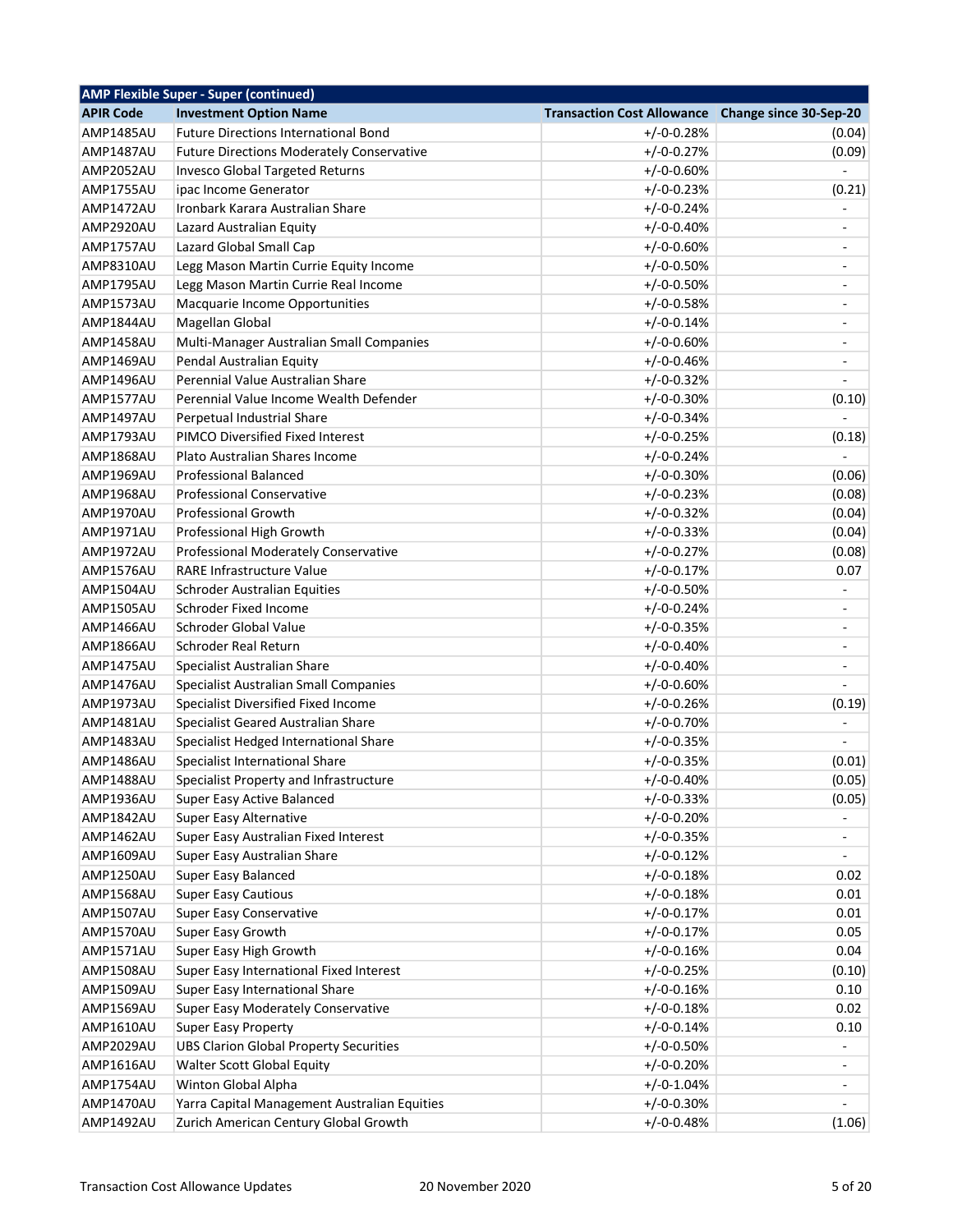| <b>CustomSuper</b> |                                                       |                                                   |                                    |
|--------------------|-------------------------------------------------------|---------------------------------------------------|------------------------------------|
| <b>APIR Code</b>   | <b>Investment Option Name</b>                         | Transaction Cost Allowance Change since 30-Sep-20 |                                    |
| AMP1997AU          | AB Dynamic Global Fixed Income                        | $+/-0-0.24%$                                      |                                    |
| AMP1531AU          | Aberdeen Standard Emerging Opportunities              | $+/-0-0.44%$                                      | 0.14                               |
| AMP0345AU          | Alphinity Australian Share                            | $+/-0-0.40%$                                      |                                    |
| AMP1826AU          | Alternative Index                                     | $+/-0-0.20%$                                      | $\overline{\phantom{a}}$           |
| AMP0166AU          | <b>AMP All Growth</b>                                 | $+/-0-0.46%$                                      |                                    |
| AMP0343AU          | <b>AMP Australian Bond</b>                            | $+/-0-0.25%$                                      | (0.08)                             |
| AMP0163AU          | <b>AMP Australian Share</b>                           | $+/-0-0.40%$                                      |                                    |
| AMP0165AU          | <b>AMP Balanced Growth</b>                            | $+/-0-0.48%$                                      |                                    |
| AMP1289AU          | AMP Capital Corporate Bond                            | $+/-0-0.40%$                                      | (0.08)                             |
| AMP1935AU          | <b>AMP Capital Dynamic Markets</b>                    | $+/-0-0.30%$                                      |                                    |
| AMP2054AU          | AMP Capital Dynamic Markets (Series 2)                | $+/-0-0.30%$                                      | $\overline{\phantom{0}}$           |
| AMP0468AU          | <b>AMP Capital Equity</b>                             | $+/-0-0.40%$                                      | ÷,                                 |
| AMP9036AU          | AMP Capital Equity Income Generator                   | $+/-0-0.40%$                                      | $\blacksquare$                     |
| AMP1032AU          | AMP Capital Ethical Leaders Australian Share          | $+/-0-0.40%$                                      | $\overline{\phantom{a}}$           |
| AMP1033AU          | AMP Capital Ethical Leaders Balanced                  | $+/-0-1.13%$                                      |                                    |
| AMP1034AU          | AMP Capital Ethical Leaders Conservative              | $+/-0-0.25%$                                      | (0.01)                             |
| AMP1035AU          | AMP Capital Ethical Leaders Growth                    | $+/-0-0.42%$                                      | 0.04                               |
| AMP1036AU          | AMP Capital Ethical Leaders International Share       | $+/-0-0.50%$                                      | $\qquad \qquad \blacksquare$       |
| AMP1874AU          | AMP Capital Global Infrastructure Securities (Hedged) | $+/-0-0.50%$                                      | ÷,                                 |
| AMP1596AU          | AMP Capital Global Property Securities                | $+/-0-0.50%$                                      | (0.10)                             |
| AMP1709AU          | <b>AMP Capital Multi-Asset</b>                        | $+/-0-0.28%$                                      | (0.08)                             |
| AMP9030AU          |                                                       |                                                   |                                    |
|                    | AMP Capital Premium Growth<br><b>AMP Conservative</b> | $+/-0-0.00%$                                      | (0.26)<br>$\overline{\phantom{a}}$ |
| AMP0167AU          |                                                       | $+/-0-0.29%$                                      |                                    |
| AMP0342AU          | AMP High Growth                                       | $+/-0-0.46%$                                      |                                    |
| AMP0344AU          | <b>AMP International Bond</b>                         | $+/-0-0.28%$                                      | (0.04)                             |
| AMP0168AU          | <b>AMP International Share</b>                        | $+/-0-0.35%$                                      |                                    |
| AMP0169AU          | <b>AMP Listed Property Trusts</b>                     | $+/-0-0.50%$                                      | -                                  |
| AMP0170AU          | AMP Moderate Growth                                   | $+/-0-0.32%$                                      | $\overline{a}$                     |
| AMP1899AU          | AMP MySuper 1950s                                     | $+/-0-0.28%$                                      | (0.11)                             |
| AMP1900AU          | AMP MySuper 1960s                                     | $+/-0-0.28%$                                      | (0.09)                             |
| AMP1901AU          | AMP MySuper 1970s                                     | $+/-0-0.27%$                                      | (0.10)                             |
| AMP1902AU          | AMP MySuper 1980s                                     | $+/-0-0.28%$                                      | (0.11)                             |
| AMP1903AU          | AMP MySuper 1990s                                     | $+/-0-0.28%$                                      | (0.10)                             |
| AMP1898AU          | AMP MySuper Capital Stable                            | $+/-0-0.29%$                                      | (0.08)                             |
| AMP0667AU          | AMP Property Securities Index                         | $+/-0-0.14%$                                      | 0.10                               |
| AMP1526AU          | Antipodes Global                                      | $+/-0-0.60%$                                      |                                    |
| AMP1530AU          | <b>Arrowstreet Global Equity</b>                      | $+/-0-0.30%$                                      |                                    |
| AMP1814AU          | Ausbil 130/30 Focus                                   | $+/-0-0.60%$                                      |                                    |
| AMP1290AU          | Ausbil Australian Active Equity                       | $+/-0-0.30%$                                      | $\overline{a}$                     |
| AMP1286AU          | Australian Fixed Interest Index                       | $+/-0-0.35%$                                      | $\overline{\phantom{a}}$           |
| AMP0057AU          | <b>Australian Share Index</b>                         | $+/-0-0.12%$                                      |                                    |
| AMP1027AU          | <b>Balanced Index</b>                                 | $+/-0-0.18%$                                      | 0.02                               |
| AMP1995AU          | Bentham Global Income                                 | $+/-0-1.20%$                                      | (0.66)                             |
| AMP1815AU          | <b>BlackRock Global Allocation</b>                    | $+/-0-0.60%$                                      |                                    |
| AMP1102AU          | <b>BlackRock Global Bond</b>                          | $+/-0-0.46%$                                      | (0.06)                             |
| AMP0663AU          | BlackRock Scientific Hedged International Share       | $+/-0-0.36%$                                      |                                    |
| AMP0466AU          | <b>BlackRock Scientific International Share</b>       | $+/-0-0.34%$                                      |                                    |
| AMP1520AU          | Cautious Index                                        | $+/-0-0.18%$                                      | 0.01                               |
| AMP1028AU          | Conservative Index                                    | $+/-0-0.17%$                                      | 0.01                               |
| AMP1199AU          | DNR Capital Australian Equities High Conviction       | $+/-0-0.44%$                                      | $\qquad \qquad \blacksquare$       |
| AMP1996AU          | Epoch Global Equity Shareholder Yield (Unhedged)      | $+/-0-0.40%$                                      | $\qquad \qquad \blacksquare$       |
| AMP1291AU          | <b>Fidelity Global Equities</b>                       | $+/-0-0.35%$                                      |                                    |
| AMP1851AU          | Franklin Templeton Multi-Sector Bond                  | n/a                                               | n/a                                |
|                    |                                                       |                                                   |                                    |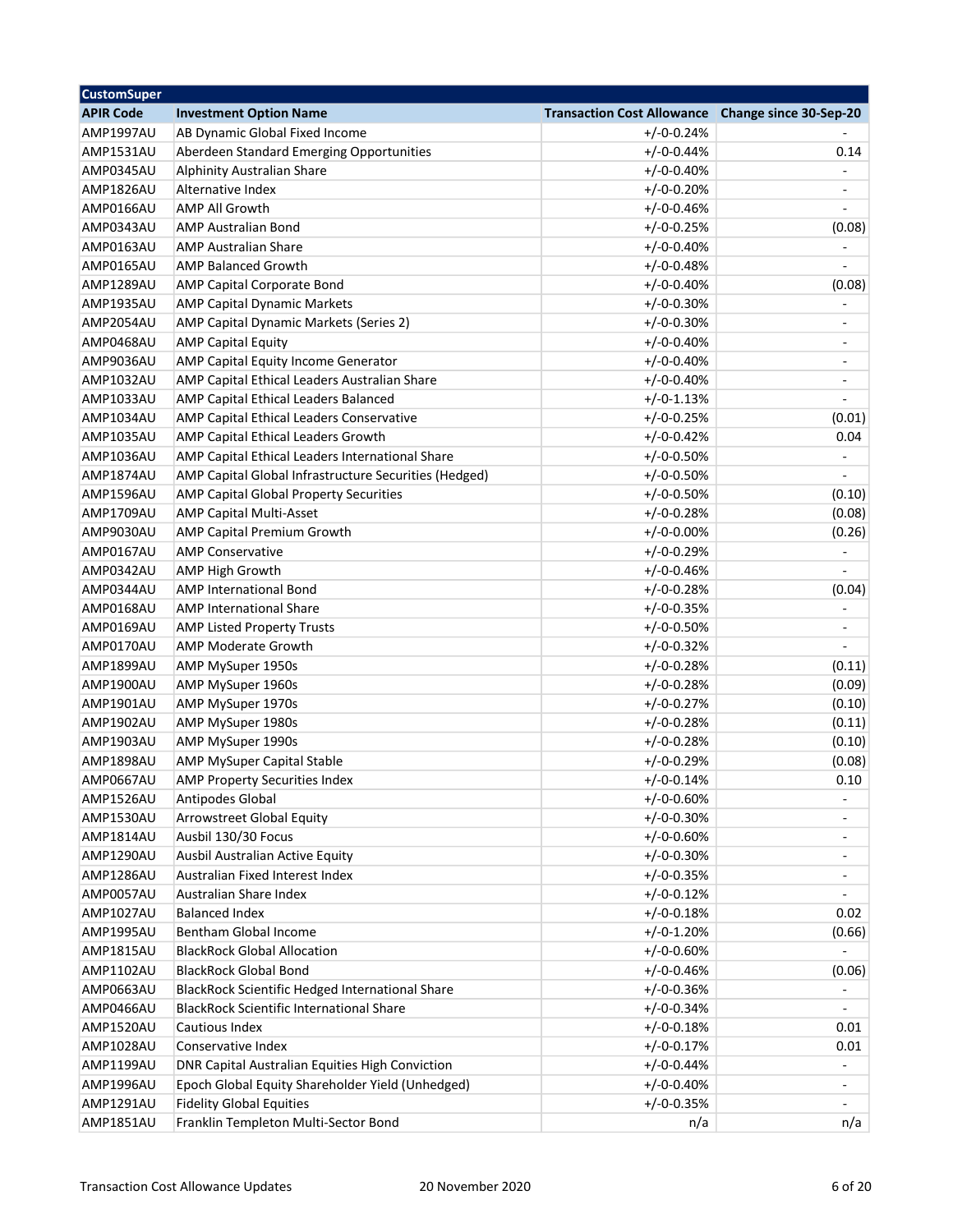| <b>CustomSuper (continued)</b> |                                                                                         |                                                   |                              |
|--------------------------------|-----------------------------------------------------------------------------------------|---------------------------------------------------|------------------------------|
| <b>APIR Code</b>               | <b>Investment Option Name</b>                                                           | Transaction Cost Allowance Change since 30-Sep-20 |                              |
| <b>AMP1197AU</b>               | <b>Future Directions Asian Share</b>                                                    | $+/-0-0.50%$                                      |                              |
| AMP0066AU                      | <b>Future Directions Australian Bond</b>                                                | $+/-0-0.20%$                                      | (0.09)                       |
| AMP0506AU                      | <b>Future Directions Balanced</b>                                                       | $+/-0-0.27%$                                      | (0.09)                       |
| AMP0656AU                      | <b>Future Directions Conservative</b>                                                   | $+/-0-0.23%$                                      | (0.09)                       |
| AMP1103AU                      | <b>Future Directions Emerging Markets</b>                                               | $+/-0-0.50%$                                      |                              |
| AMP0864AU                      | Future Directions Extended Markets International Share                                  | $+/-0-0.68%$                                      |                              |
| AMP0510AU                      | <b>Future Directions Growth</b>                                                         | $+/-0-0.30%$                                      | (0.07)                       |
| AMP0657AU                      | Future Directions High Growth                                                           | $+/-0-0.32%$                                      | (0.06)                       |
| AMP0658AU                      | <b>Future Directions International Bond</b>                                             | $+/-0-0.28%$                                      | (0.04)                       |
| AMP0660AU                      | <b>Future Directions Moderately Conservative</b>                                        | $+/-0-0.27%$                                      | (0.09)                       |
| AMP1287AU                      | <b>Global Bond Index</b>                                                                | $+/-0-0.25%$                                      | (0.10)                       |
| AMP1522AU                      | Growth Index                                                                            | $+/-0-0.17%$                                      | 0.05                         |
| AMP1523AU                      | High Growth Index                                                                       | $+/-0-0.16%$                                      | 0.04                         |
| AMP0858AU                      | International Share Index                                                               | $+/-0-0.16%$                                      | 0.10                         |
| AMP2049AU                      | <b>Invesco Global Targeted Returns</b>                                                  | $+/-0-0.60%$                                      |                              |
| AMP1708AU                      | ipac Income Generator                                                                   | $+/-0-0.23%$                                      | (0.21)                       |
| AMP0056AU                      | Ironbark Karara Australian Share                                                        | $+/-0-0.24%$                                      | $\overline{a}$               |
| AMP3236AU                      | Lazard Australian Equity                                                                | $+/-0-0.40%$                                      | $\qquad \qquad \blacksquare$ |
| AMP1714AU                      | Lazard Global Small Cap                                                                 | $+/-0-0.60%$                                      | $\qquad \qquad \blacksquare$ |
| AMP4368AU                      | Legg Mason Martin Currie Equity Income                                                  | $+/-0-0.50%$                                      | $\overline{\phantom{a}}$     |
| AMP1819AU                      | Legg Mason Martin Currie Real Income                                                    | $+/-0-0.50%$                                      | $\overline{\phantom{a}}$     |
| AMP1525AU                      | Macquarie Income Opportunities                                                          | $+/-0-0.58%$                                      | $\overline{\phantom{0}}$     |
| AMP1828AU                      | Magellan Global                                                                         | $+/-0-0.14%$                                      |                              |
| AMP1521AU                      | Moderately Conservative Index                                                           | $+/-0-0.18%$                                      | 0.02                         |
| AMP0469AU                      | Multi-Manager Australian Small Companies                                                | $+/-0-0.60%$                                      | $\overline{a}$               |
| AMP0860AU                      | Pendal Australian Equity                                                                | $+/-0-0.46%$                                      | $\qquad \qquad \blacksquare$ |
| AMP0666AU                      | Perennial Value Australian Share                                                        | $+/-0-0.32%$                                      |                              |
| AMP1529AU                      | Perennial Value Income Wealth Defender                                                  | $+/-0-0.30%$                                      | (0.10)                       |
| AMP0767AU                      | Perpetual Industrial Share                                                              | $+/-0-0.34%$                                      |                              |
| AMP1817AU                      | PIMCO Diversified Fixed Interest                                                        | $+/-0-0.25%$                                      | (0.18)                       |
| AMP1852AU                      | Plato Australian Shares Income                                                          | $+/-0-0.24%$                                      |                              |
| AMP1524AU                      | Property Index                                                                          | $+/-0-0.14%$                                      | 0.10                         |
| AMP1528AU                      | RARE Infrastructure Value                                                               | $+/-0-0.17%$                                      | 0.07                         |
| AMP0465AU                      | <b>Schroder Australian Equities</b>                                                     | $+/-0-0.50%$                                      |                              |
| AMP1288AU                      | Schroder Fixed Income                                                                   | $+/-0-0.24%$                                      | L.                           |
| AMP0859AU                      | Schroder Global Value                                                                   | $+/-0-0.35%$                                      |                              |
| AMP1850AU                      | Schroder Real Return                                                                    | $+/-0-0.40%$                                      |                              |
| AMP0655AU                      | Specialist Australian Share                                                             | $+/-0-0.40%$                                      |                              |
| AMP0863AU                      | Specialist Australian Small Companies                                                   | $+/-0-0.60%$                                      |                              |
| AMP1959AU                      | Specialist Diversified Fixed Income                                                     | $+/-0-0.26%$                                      | (0.19)                       |
| AMP0820AU                      | Specialist Geared Australian Share                                                      | $+/-0-0.70%$                                      |                              |
| AMP0865AU                      | Specialist Hedged International Share                                                   | $+/-0-0.35%$                                      |                              |
| AMP0659AU                      | Specialist International Share                                                          | $+/-0-0.35%$                                      | (0.01)                       |
|                                |                                                                                         | $+/-0-0.40%$                                      |                              |
| AMP0861AU                      | Specialist Property and Infrastructure<br><b>UBS Clarion Global Property Securities</b> | $+/-0-0.50%$                                      | (0.05)<br>÷,                 |
| AMP1999AU                      | Walter Scott Global Equity                                                              | $+/-0-0.20%$                                      |                              |
| AMP1601AU                      |                                                                                         |                                                   | -                            |
| AMP1707AU                      | Winton Global Alpha                                                                     | $+/-0-1.04%$                                      |                              |
| AMP0766AU                      | Yarra Capital Management Australian Equities                                            | $+/-0-0.30%$                                      |                              |
| AMP1031AU                      | Zurich American Century Global Growth                                                   | $+/-0-0.48%$                                      | (1.06)                       |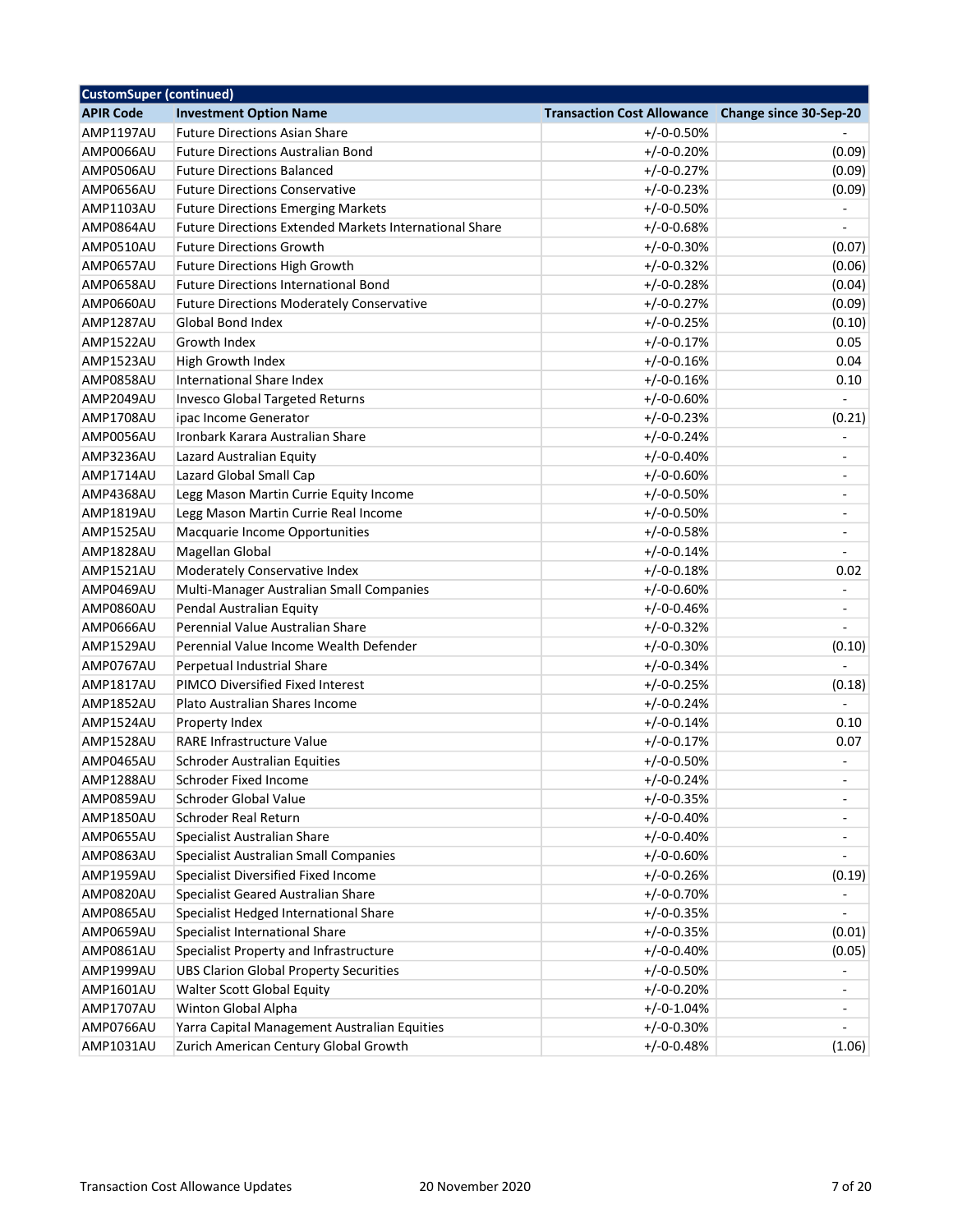|                  | <b>Flexible Lifetime - Allocated Pension</b>          |                                                   |                              |
|------------------|-------------------------------------------------------|---------------------------------------------------|------------------------------|
| <b>APIR Code</b> | <b>Investment Option Name</b>                         | Transaction Cost Allowance Change since 30-Sep-20 |                              |
| AMP2002AU        | AB Dynamic Global Fixed Income                        | $+/-0-0.24%$                                      |                              |
| AMP1543AU        | Aberdeen Standard Emerging Opportunities              | $+/-0-0.44%$                                      | 0.14                         |
| AMP0629AU        | Alphinity Australian Share                            | $+/-0-0.40%$                                      |                              |
| AMP1830AU        | Alternative Index                                     | $+/-0-0.20%$                                      | $\overline{\phantom{a}}$     |
| AMP1987AU        | <b>AMP Active Balanced</b>                            | $+/-0-0.33%$                                      | (0.05)                       |
| AMP2055AU        | AMP Active Balanced (Series 2)                        | $+/-0-0.33%$                                      | (0.05)                       |
| AMP0597AU        | <b>AMP All Growth</b>                                 | $+/-0-0.44%$                                      |                              |
| AMP0590AU        | <b>AMP Australian Bond</b>                            | $+/-0-0.25%$                                      | (0.08)                       |
| AMP0591AU        | <b>AMP Australian Share</b>                           | $+/-0-0.40%$                                      |                              |
| AMP0594AU        | <b>AMP Balanced Growth</b>                            | $+/-0-0.46%$                                      |                              |
| AMP1296AU        | AMP Capital Corporate Bond                            | $+/-0-0.40%$                                      | (0.08)                       |
| AMP1988AU        | <b>AMP Capital Dynamic Markets</b>                    | $+/-0-0.30%$                                      |                              |
| AMP2056AU        | AMP Capital Dynamic Markets (Series 2)                | $+/-0-0.30%$                                      | $\blacksquare$               |
| AMP0598AU        | <b>AMP Capital Equity</b>                             | $+/-0-0.40%$                                      | $\overline{\phantom{a}}$     |
| AMP9038AU        | AMP Capital Equity Income Generator                   | $+/-0-0.40%$                                      | $\qquad \qquad \blacksquare$ |
| AMP1021AU        | AMP Capital Ethical Leaders Australian Share          | $+/-0-0.40%$                                      | -                            |
| <b>AMP1022AU</b> | AMP Capital Ethical Leaders Balanced                  | $+/-0-1.13%$                                      |                              |
| AMP1023AU        | AMP Capital Ethical Leaders Conservative              | $+/-0-0.25%$                                      | (0.01)                       |
| AMP1024AU        | AMP Capital Ethical Leaders Growth                    | $+/-0-0.42%$                                      | 0.04                         |
| <b>AMP1025AU</b> | AMP Capital Ethical Leaders International Share       | $+/-0-0.50%$                                      |                              |
| AMP1875AU        | AMP Capital Global Infrastructure Securities (Hedged) | $+/-0-0.50%$                                      |                              |
| <b>AMP1632AU</b> | AMP Capital Global Property Securities                | $+/-0-0.50%$                                      | (0.10)                       |
| AMP1717AU        | AMP Capital Multi-Asset                               | $+/-0-0.28%$                                      | (0.08)                       |
| AMP9032AU        | AMP Capital Premium Growth                            | $+/-0-0.00%$                                      | (0.26)                       |
| AMP0596AU        | <b>AMP Conservative</b>                               | $+/-0-0.30%$                                      | $\qquad \qquad \blacksquare$ |
| AMP0609AU        | <b>AMP High Growth</b>                                | $+/-0-0.45%$                                      |                              |
| AMP0610AU        | <b>AMP International Bond</b>                         | $+/-0-0.28%$                                      | (0.04)                       |
| AMP0818AU        | <b>AMP International Share</b>                        | $+/-0-0.35%$                                      |                              |
| AMP0611AU        | <b>AMP Listed Property Trusts</b>                     | $+/-0-0.50%$                                      | $\blacksquare$               |
| AMP0612AU        | <b>AMP Moderate Growth</b>                            | $+/-0-0.35%$                                      |                              |
| AMP0637AU        | <b>AMP Property Securities Index</b>                  | $+/-0-0.14%$                                      | 0.10                         |
| AMP1538AU        | Antipodes Global                                      | $+/-0-0.60%$                                      |                              |
| AMP1542AU        | Arrowstreet Global Equity                             | $+/-0-0.30%$                                      | -<br>٠                       |
| <b>AMP1808AU</b> | Ausbil 130/30 Focus                                   | $+/-0-0.60%$                                      | $\blacksquare$               |
| AMP1297AU        | Ausbil Australian Active Equity                       | $+/-0-0.30%$                                      | ٠                            |
|                  | Australian Fixed Interest Index                       |                                                   |                              |
| AMP1293AU        | Australian Share Index                                | $+/-0-0.35%$                                      |                              |
| AMP0592AU        |                                                       | $+/-0-0.12%$                                      |                              |
| AMP1016AU        | <b>Balanced Index</b>                                 | $+/-0-0.18%$                                      | 0.02                         |
| AMP2000AU        | Bentham Global Income                                 | $+/-0-1.20%$                                      | (0.66)                       |
| AMP1809AU        | <b>BlackRock Global Allocation</b>                    | $+/-0-0.60%$                                      |                              |
| AMP1107AU        | <b>BlackRock Global Bond</b>                          | $+/-0-0.46%$                                      | (0.06)                       |
| AMP0621AU        | BlackRock Scientific Hedged International Share       | $+/-0-0.36%$                                      |                              |
| AMP0622AU        | <b>BlackRock Scientific International Share</b>       | $+/-0-0.34%$                                      |                              |
| AMP1532AU        | Cautious Index                                        | $+/-0-0.18%$                                      | 0.01                         |
| AMP1017AU        | Conservative Index                                    | $+/-0-0.17%$                                      | 0.01                         |
| AMP1203AU        | DNR Capital Australian Equities High Conviction       | $+/-0-0.44%$                                      |                              |
| AMP2001AU        | Epoch Global Equity Shareholder Yield (Unhedged)      | $+/-0-0.40%$                                      | $\qquad \qquad \blacksquare$ |
| AMP1298AU        | <b>Fidelity Global Equities</b>                       | $+/-0-0.35%$                                      | $\overline{\phantom{a}}$     |
| AMP1855AU        | Franklin Templeton Multi-Sector Bond                  | n/a                                               | n/a                          |
| AMP1201AU        | <b>Future Directions Asian Share</b>                  | $+/-0-0.50%$                                      |                              |
| AMP0599AU        | <b>Future Directions Australian Bond</b>              | $+/-0-0.20%$                                      | (0.09)                       |
| AMP0601AU        | <b>Future Directions Balanced</b>                     | $+/-0-0.27%$                                      | (0.09)                       |
| AMP0602AU        | <b>Future Directions Conservative</b>                 | $+/-0-0.23%$                                      | (0.09)                       |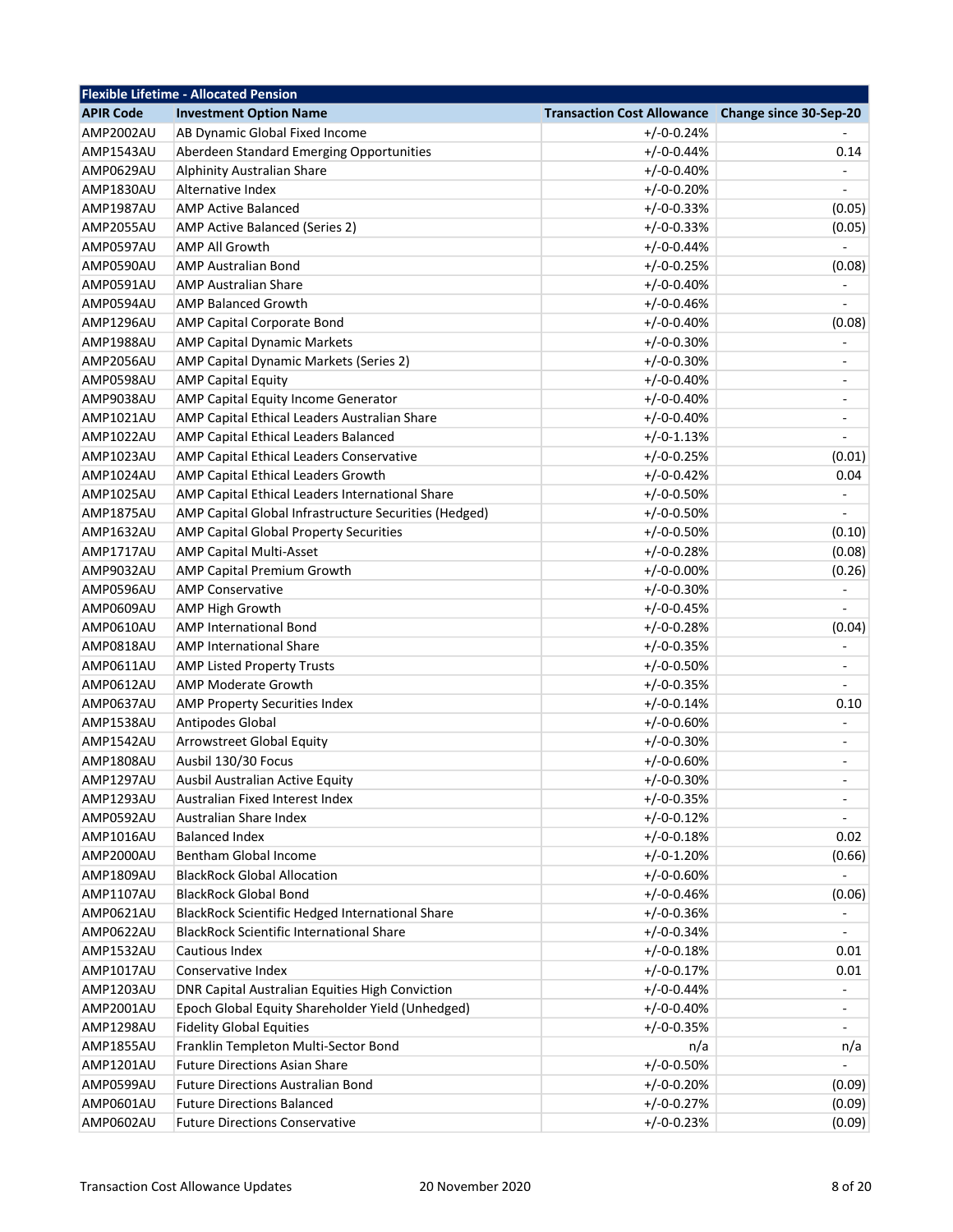| <b>Flexible Lifetime - Allocated Pension (continued)</b> |                                                               |                                   |                              |
|----------------------------------------------------------|---------------------------------------------------------------|-----------------------------------|------------------------------|
| <b>APIR Code</b>                                         | <b>Investment Option Name</b>                                 | <b>Transaction Cost Allowance</b> | Change since 30-Sep-20       |
| <b>AMP1105AU</b>                                         | <b>Future Directions Emerging Markets</b>                     | $+/-0-0.50%$                      |                              |
| AMP0880AU                                                | <b>Future Directions Extended Markets International Share</b> | $+/-0-0.68%$                      | $\overline{\phantom{a}}$     |
| AMP0603AU                                                | <b>Future Directions Growth</b>                               | $+/-0-0.30%$                      | (0.07)                       |
| AMP0604AU                                                | <b>Future Directions High Growth</b>                          | $+/-0-0.32%$                      | (0.06)                       |
| AMP0605AU                                                | Future Directions International Bond                          | $+/-0-0.28%$                      | (0.04)                       |
| <b>AMP0607AU</b>                                         | <b>Future Directions Moderately Conservative</b>              | $+/-0-0.27%$                      | (0.09)                       |
| AMP1294AU                                                | <b>Global Bond Index</b>                                      | $+/-0-0.25%$                      | (0.10)                       |
| AMP1534AU                                                | Growth Index                                                  | $+/-0-0.17%$                      | 0.05                         |
| AMP1535AU                                                | High Growth Index                                             | $+/-0-0.16%$                      | 0.04                         |
| AMP0871AU                                                | International Share Index                                     | $+/-0-0.16%$                      | 0.10                         |
| AMP2050AU                                                | Invesco Global Targeted Returns                               | $+/-0-0.60%$                      |                              |
| AMP1716AU                                                | ipac Income Generator                                         | $+/-0-0.23%$                      | (0.21)                       |
| AMP0588AU                                                | Ironbark Karara Australian Share                              | $+/-0-0.24%$                      | $\blacksquare$               |
| AMP4406AU                                                | Lazard Australian Equity                                      | $+/-0-0.40%$                      | $\blacksquare$               |
| AMP1718AU                                                | Lazard Global Small Cap                                       | $+/-0-0.60%$                      | $\blacksquare$               |
| AMP9778AU                                                | Legg Mason Martin Currie Equity Income                        | $+/-0-0.50%$                      | $\overline{\phantom{a}}$     |
| AMP1813AU                                                | Legg Mason Martin Currie Real Income                          | $+/-0-0.50%$                      | $\overline{\phantom{a}}$     |
| AMP1537AU                                                | Macquarie Income Opportunities                                | $+/-0-0.58%$                      | $\overline{\phantom{a}}$     |
| AMP1832AU                                                | Magellan Global                                               | $+/-0-0.14%$                      |                              |
| AMP1533AU                                                | Moderately Conservative Index                                 | $+/-0-0.18%$                      | 0.02                         |
| AMP1094AU                                                | Multi-Manager Australian Small Companies                      | $+/-0-0.60%$                      | $\blacksquare$               |
| AMP0875AU                                                | Pendal Australian Equity                                      | $+/-0-0.46%$                      | $\qquad \qquad \blacksquare$ |
| AMP0631AU                                                | Perennial Value Australian Share                              | $+/-0-0.32%$                      |                              |
| AMP1541AU                                                | Perennial Value Income Wealth Defender                        | $+/-0-0.30%$                      | (0.10)                       |
| AMP0634AU                                                | Perpetual Industrial Share                                    | $+/-0-0.34%$                      |                              |
| AMP1811AU                                                | PIMCO Diversified Fixed Interest                              | $+/-0-0.25%$                      | (0.18)                       |
| AMP1856AU                                                | Plato Australian Shares Income                                | $+/-0-0.24%$                      |                              |
| AMP1948AU                                                | <b>Professional Balanced</b>                                  | $+/-0-0.30%$                      | (0.06)                       |
| AMP1947AU                                                | <b>Professional Conservative</b>                              | $+/-0-0.23%$                      | (0.08)                       |
| AMP1949AU                                                | <b>Professional Growth</b>                                    | $+/-0-0.32%$                      | (0.04)                       |
| AMP1950AU                                                | Professional High Growth                                      | $+/-0-0.33%$                      | (0.04)                       |
| AMP1951AU                                                | Professional Moderately Conservative                          | $+/-0-0.27%$                      | (0.08)                       |
| AMP1536AU                                                | Property Index                                                | $+/-0-0.14%$                      | 0.10                         |
| AMP1540AU                                                | RARE Infrastructure Value                                     | $+/-0-0.17%$                      | 0.07                         |
| AMP0636AU                                                | <b>Schroder Australian Equities</b>                           | $+/-0-0.50%$                      | $\blacksquare$               |
| AMP1295AU                                                | Schroder Fixed Income                                         | $+/-0-0.24%$                      |                              |
| AMP0872AU                                                | Schroder Global Value                                         | $+/-0-0.35%$                      |                              |
| AMP1854AU                                                | <b>Schroder Real Return</b>                                   | $+/-0-0.40%$                      |                              |
| AMP0600AU                                                | Specialist Australian Share                                   | $+/-0-0.40%$                      | $\overline{\phantom{a}}$     |
| AMP0879AU                                                | Specialist Australian Small Companies                         | $+/-0-0.60%$                      |                              |
| AMP1952AU                                                | Specialist Diversified Fixed Income                           | $+/-0-0.26%$                      | (0.19)                       |
| AMP0819AU                                                | Specialist Geared Australian Share                            | $+/-0-0.70%$                      |                              |
| AMP0876AU                                                | Specialist Hedged International Share                         | $+/-0-0.35%$                      |                              |
| AMP0606AU                                                | Specialist International Share                                | $+/-0-0.35%$                      | (0.01)                       |
| AMP0877AU                                                | Specialist Property and Infrastructure                        | $+/-0-0.40%$                      | (0.05)                       |
| AMP2004AU                                                | <b>UBS Clarion Global Property Securities</b>                 | $+/-0-0.50%$                      |                              |
| AMP1637AU                                                | Walter Scott Global Equity                                    | $+/-0-0.20%$                      | $\overline{\phantom{a}}$     |
| AMP1715AU                                                | Winton Global Alpha                                           | $+/-0-1.04%$                      | ٠                            |
| AMP0625AU                                                | Yarra Capital Management Australian Equities                  | $+/-0-0.30%$                      |                              |
| AMP1020AU                                                | Zurich American Century Global Growth                         | $+/-0-0.48%$                      | (1.06)                       |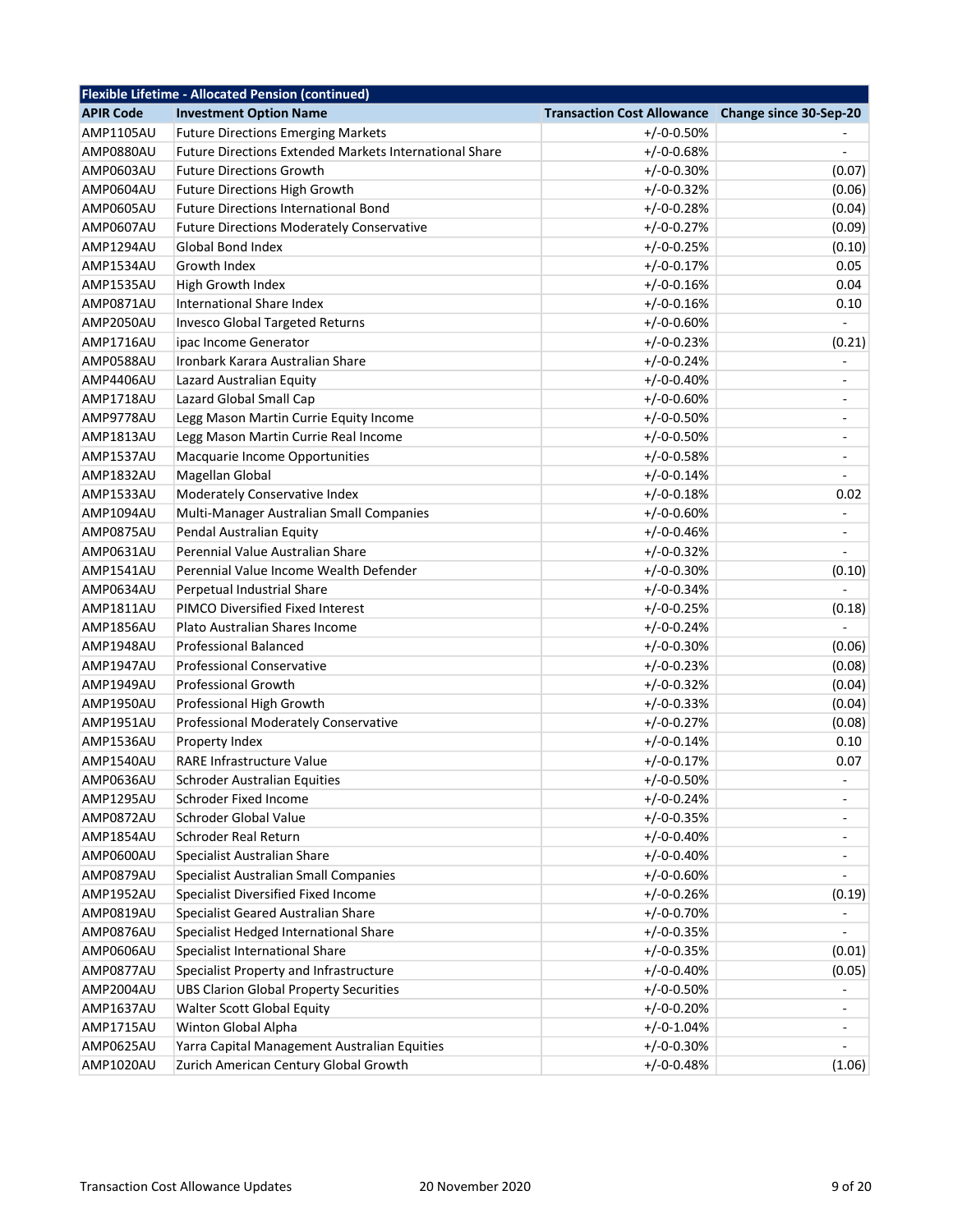| <b>Flexible Lifetime - Super</b> |                                                          |                                                   |                          |
|----------------------------------|----------------------------------------------------------|---------------------------------------------------|--------------------------|
| <b>APIR Code</b>                 | <b>Investment Option Name</b>                            | Transaction Cost Allowance Change since 30-Sep-20 |                          |
| <b>AMP1997AU</b>                 | AB Dynamic Global Fixed Income                           | $+/-0-0.24%$                                      |                          |
| AMP1531AU                        | Aberdeen Standard Emerging Opportunities                 | $+/-0-0.44%$                                      | 0.14                     |
| AMP0345AU                        | Alphinity Australian Share                               | $+/-0-0.40%$                                      |                          |
| AMP1826AU                        | Alternative Index                                        | $+/-0-0.20%$                                      | $\frac{1}{2}$            |
| AMP1934AU                        | <b>AMP Active Balanced</b>                               | $+/-0-0.33%$                                      | (0.05)                   |
| AMP2053AU                        | AMP Active Balanced (Series 2)                           | $+/-0-0.33%$                                      | (0.05)                   |
| AMP0166AU                        | <b>AMP All Growth</b>                                    | $+/-0-0.46%$                                      |                          |
| AMP0343AU                        | <b>AMP Australian Bond</b>                               | $+/-0-0.25%$                                      | (0.08)                   |
| AMP0439AU                        | <b>AMP Australian Property</b>                           | $+/-0-0.77%$                                      |                          |
| AMP0163AU                        | <b>AMP Australian Share</b>                              | $+/-0-0.40%$                                      |                          |
| AMP0165AU                        | <b>AMP Balanced Growth</b>                               | $+/-0-0.48%$                                      |                          |
| AMP1289AU                        | AMP Capital Corporate Bond                               | $+/-0-0.40%$                                      | (0.08)                   |
| AMP1935AU                        | <b>AMP Capital Dynamic Markets</b>                       | $+/-0-0.30%$                                      |                          |
| AMP2054AU                        | AMP Capital Dynamic Markets (Series 2)                   | $+/-0-0.30%$                                      | ÷,                       |
| AMP0468AU                        | <b>AMP Capital Equity</b>                                | $+/-0-0.40%$                                      | ÷                        |
| AMP9036AU                        | AMP Capital Equity Income Generator                      | $+/-0-0.40%$                                      | -                        |
| AMP1032AU                        | AMP Capital Ethical Leaders Australian Share             | $+/-0-0.40%$                                      | $\overline{\phantom{m}}$ |
| AMP1033AU                        | AMP Capital Ethical Leaders Balanced                     | $+/-0-1.13%$                                      |                          |
| AMP1034AU                        | AMP Capital Ethical Leaders Conservative                 | $+/-0-0.25%$                                      | (0.01)                   |
| AMP1035AU                        | AMP Capital Ethical Leaders Growth                       | $+/-0-0.42%$                                      | 0.04                     |
| AMP1036AU                        | AMP Capital Ethical Leaders International Share          | $+/-0-0.50%$                                      | $\blacksquare$           |
| AMP1874AU                        | AMP Capital Global Infrastructure Securities (Hedged)    | $+/-0-0.50%$                                      | $\overline{\phantom{a}}$ |
| AMP1596AU                        | AMP Capital Global Property Securities                   | $+/-0-0.50%$                                      | (0.10)                   |
| AMP1709AU                        | <b>AMP Capital Multi-Asset</b>                           | $+/-0-0.28%$                                      | (0.08)                   |
| AMP9030AU                        | AMP Capital Premium Growth                               | $+/-0-0.00%$                                      | (0.26)                   |
| AMP0167AU                        | <b>AMP Conservative</b>                                  | $+/-0-0.29%$                                      | $\overline{\phantom{m}}$ |
| AMP0342AU                        | AMP High Growth                                          | $+/-0-0.46%$                                      |                          |
| AMP0344AU                        | <b>AMP International Bond</b>                            | $+/-0-0.28%$                                      | (0.04)                   |
| AMP0168AU                        | <b>AMP International Share</b>                           | $+/-0-0.35%$                                      |                          |
| AMP0169AU                        |                                                          | $+/-0-0.50%$                                      | ÷                        |
| AMP0170AU                        | <b>AMP Listed Property Trusts</b><br>AMP Moderate Growth | $+/-0-0.32%$                                      |                          |
| AMP1899AU                        |                                                          |                                                   |                          |
|                                  | AMP MySuper 1950s                                        | $+/-0-0.28%$                                      | (0.11)                   |
| AMP1900AU                        | AMP MySuper 1960s                                        | $+/-0-0.28%$                                      | (0.09)                   |
| AMP1901AU                        | AMP MySuper 1970s                                        | $+/-0-0.27%$                                      | (0.10)                   |
| AMP1902AU                        | AMP MySuper 1980s                                        | $+/-0-0.28%$                                      | (0.11)                   |
| AMP1903AU                        | AMP MySuper 1990s                                        | $+/-0-0.28%$                                      | (0.10)                   |
| AMP1898AU                        | AMP MySuper Capital Stable                               | $+/-0-0.29%$                                      | (0.08)                   |
| AMP0667AU                        | AMP Property Securities Index                            | $+/-0-0.14%$                                      | 0.10                     |
| AMP1526AU                        | Antipodes Global                                         | $+/-0-0.60%$                                      |                          |
| AMP1530AU                        | Arrowstreet Global Equity                                | $+/-0-0.30%$                                      | ÷                        |
| AMP1814AU                        | Ausbil 130/30 Focus                                      | $+/-0-0.60%$                                      | -                        |
| AMP1290AU                        | Ausbil Australian Active Equity                          | $+/-0-0.30%$                                      | -                        |
| AMP1286AU                        | Australian Fixed Interest Index                          | $+/-0-0.35%$                                      | ۰                        |
| AMP0057AU                        | Australian Share Index                                   | $+/-0-0.12%$                                      |                          |
| AMP1027AU                        | <b>Balanced Index</b>                                    | $+/-0-0.18%$                                      | 0.02                     |
| AMP1995AU                        | Bentham Global Income                                    | $+/-0-1.20%$                                      | (0.66)                   |
| AMP1815AU                        | <b>BlackRock Global Allocation</b>                       | $+/-0-0.60%$                                      |                          |
| AMP1102AU                        | <b>BlackRock Global Bond</b>                             | $+/-0-0.46%$                                      | (0.06)                   |
| AMP0663AU                        | BlackRock Scientific Hedged International Share          | $+/-0-0.36%$                                      |                          |
| AMP0466AU                        | <b>BlackRock Scientific International Share</b>          | $+/-0-0.34%$                                      | $\overline{a}$           |
| AMP1520AU                        | Cautious Index                                           | $+/-0-0.18%$                                      | 0.01                     |
| AMP1028AU                        | Conservative Index                                       | $+/-0-0.17%$                                      | 0.01                     |
| AMP1199AU                        | DNR Capital Australian Equities High Conviction          | $+/-0-0.44%$                                      |                          |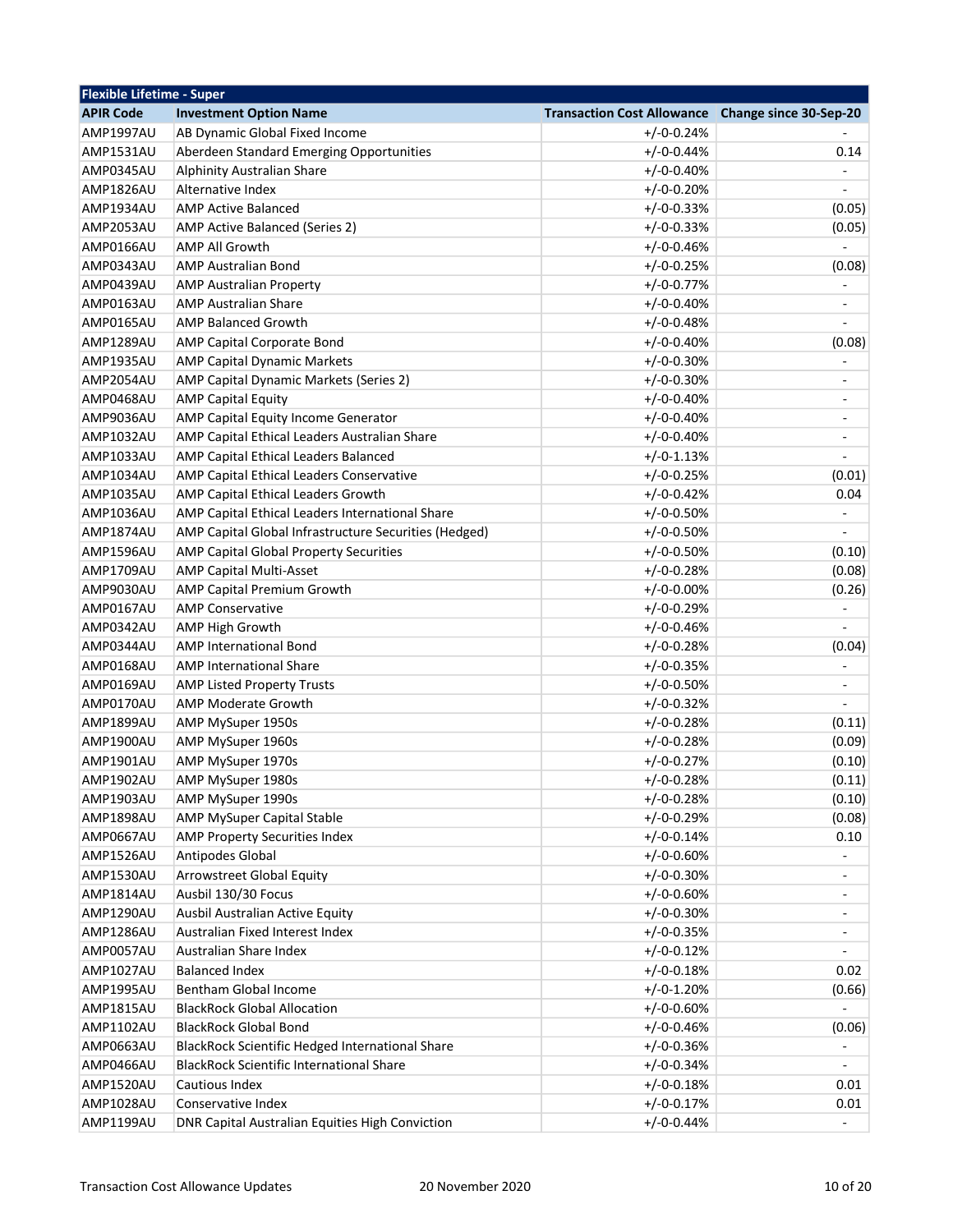|                  | <b>Flexible Lifetime - Super (continued)</b>                 |                                                   |                              |
|------------------|--------------------------------------------------------------|---------------------------------------------------|------------------------------|
| <b>APIR Code</b> | <b>Investment Option Name</b>                                | Transaction Cost Allowance Change since 30-Sep-20 |                              |
| AMP1996AU        | Epoch Global Equity Shareholder Yield (Unhedged)             | $+/-0-0.40%$                                      |                              |
| <b>AMP1291AU</b> | <b>Fidelity Global Equities</b>                              | $+/-0-0.35%$                                      |                              |
| AMP1851AU        | Franklin Templeton Multi-Sector Bond                         | n/a                                               | n/a                          |
| AMP1197AU        | <b>Future Directions Asian Share</b>                         | $+/-0-0.50%$                                      |                              |
| AMP0066AU        | <b>Future Directions Australian Bond</b>                     | $+/-0-0.20%$                                      | (0.09)                       |
| AMP0506AU        | <b>Future Directions Balanced</b>                            | $+/-0-0.27%$                                      | (0.09)                       |
| AMP0656AU        | <b>Future Directions Conservative</b>                        | $+/-0-0.23%$                                      | (0.09)                       |
| <b>AMP1103AU</b> | <b>Future Directions Emerging Markets</b>                    | $+/-0-0.50%$                                      |                              |
| AMP0864AU        | Future Directions Extended Markets International Share       | $+/-0-0.68%$                                      |                              |
| AMP0510AU        | <b>Future Directions Growth</b>                              | $+/-0-0.30%$                                      | (0.07)                       |
| AMP0657AU        | <b>Future Directions High Growth</b>                         | $+/-0-0.32%$                                      | (0.06)                       |
| AMP0658AU        | <b>Future Directions International Bond</b>                  | $+/-0-0.28%$                                      | (0.04)                       |
| AMP0660AU        | <b>Future Directions Moderately Conservative</b>             | $+/-0-0.27%$                                      | (0.09)                       |
| AMP1287AU        | <b>Global Bond Index</b>                                     | $+/-0-0.25%$                                      | (0.10)                       |
| AMP1522AU        | Growth Index                                                 | $+/-0-0.17%$                                      | 0.05                         |
| <b>AMP1523AU</b> | High Growth Index                                            | $+/-0-0.16%$                                      | 0.04                         |
| AMP0858AU        | International Share Index                                    | $+/-0-0.16%$                                      | 0.10                         |
| AMP2049AU        | <b>Invesco Global Targeted Returns</b>                       | $+/-0-0.60%$                                      |                              |
| AMP1708AU        | ipac Income Generator                                        | $+/-0-0.23%$                                      | (0.21)                       |
| AMP0056AU        | Ironbark Karara Australian Share                             | $+/-0-0.24%$                                      | $\qquad \qquad \blacksquare$ |
| AMP3236AU        | Lazard Australian Equity                                     | $+/-0-0.40%$                                      | $\overline{a}$               |
| AMP1714AU        | Lazard Global Small Cap                                      | $+/-0-0.60%$                                      | $\overline{\phantom{0}}$     |
| AMP4368AU        | Legg Mason Martin Currie Equity Income                       | $+/-0-0.50%$                                      | $\overline{\phantom{a}}$     |
| AMP1819AU        | Legg Mason Martin Currie Real Income                         | $+/-0-0.50%$                                      |                              |
| AMP0706AU        | Macquarie Balanced Growth                                    | $+/-0-0.38%$                                      |                              |
| AMP1525AU        | Macquarie Income Opportunities                               | $+/-0-0.58%$                                      | ÷                            |
| AMP1828AU        | Magellan Global                                              | $+/-0-0.14%$                                      |                              |
| AMP1521AU        | Moderately Conservative Index                                | $+/-0-0.18%$                                      | 0.02                         |
| AMP0469AU        | Multi-Manager Australian Small Companies                     | $+/-0-0.60%$                                      | $\overline{a}$               |
| AMP0860AU        |                                                              |                                                   |                              |
| AMP0666AU        | Pendal Australian Equity<br>Perennial Value Australian Share | $+/-0-0.46%$                                      | ÷                            |
|                  | Perennial Value Income Wealth Defender                       | $+/-0-0.32%$                                      |                              |
| AMP1529AU        |                                                              | $+/-0-0.30%$                                      | (0.10)                       |
| AMP0767AU        | Perpetual Industrial Share                                   | $+/-0-0.34%$                                      |                              |
| AMP1817AU        | PIMCO Diversified Fixed Interest                             | $+/-0-0.25%$                                      | (0.18)                       |
| <b>AMP1852AU</b> | Plato Australian Shares Income                               | $+/-0-0.24%$                                      | $\overline{a}$               |
| AMP1955AU        | Professional Balanced                                        | $+/-0-0.30%$                                      | (0.06)                       |
| AMP1954AU        | <b>Professional Conservative</b>                             | $+/-0-0.23%$                                      | (0.08)                       |
| AMP1956AU        | <b>Professional Growth</b>                                   | $+/-0-0.32%$                                      | (0.04)                       |
| AMP1957AU        | Professional High Growth                                     | $+/-0-0.33%$                                      | (0.04)                       |
| AMP1958AU        | Professional Moderately Conservative                         | $+/-0-0.27%$                                      | (0.08)                       |
| AMP1524AU        | Property Index                                               | $+/-0-0.14%$                                      | 0.10                         |
| AMP1528AU        | RARE Infrastructure Value                                    | $+/-0-0.17%$                                      | 0.07                         |
| AMP0465AU        | <b>Schroder Australian Equities</b>                          | $+/-0-0.50%$                                      |                              |
| AMP1288AU        | Schroder Fixed Income                                        | $+/-0-0.24%$                                      | ÷                            |
| AMP0859AU        | Schroder Global Value                                        | $+/-0-0.35%$                                      |                              |
| AMP1850AU        | <b>Schroder Real Return</b>                                  | $+/-0-0.40%$                                      |                              |
| AMP0655AU        | Specialist Australian Share                                  | $+/-0-0.40%$                                      |                              |
| AMP0863AU        | Specialist Australian Small Companies                        | $+/-0-0.60%$                                      |                              |
| AMP1959AU        | Specialist Diversified Fixed Income                          | $+/-0-0.26%$                                      | (0.19)                       |
| AMP0820AU        | Specialist Geared Australian Share                           | $+/-0-0.70%$                                      |                              |
| AMP0865AU        | Specialist Hedged International Share                        | $+/-0-0.35%$                                      |                              |
| AMP0659AU        | Specialist International Share                               | $+/-0-0.35%$                                      | (0.01)                       |
| AMP0861AU        | Specialist Property and Infrastructure                       | $+/-0-0.40%$                                      | (0.05)                       |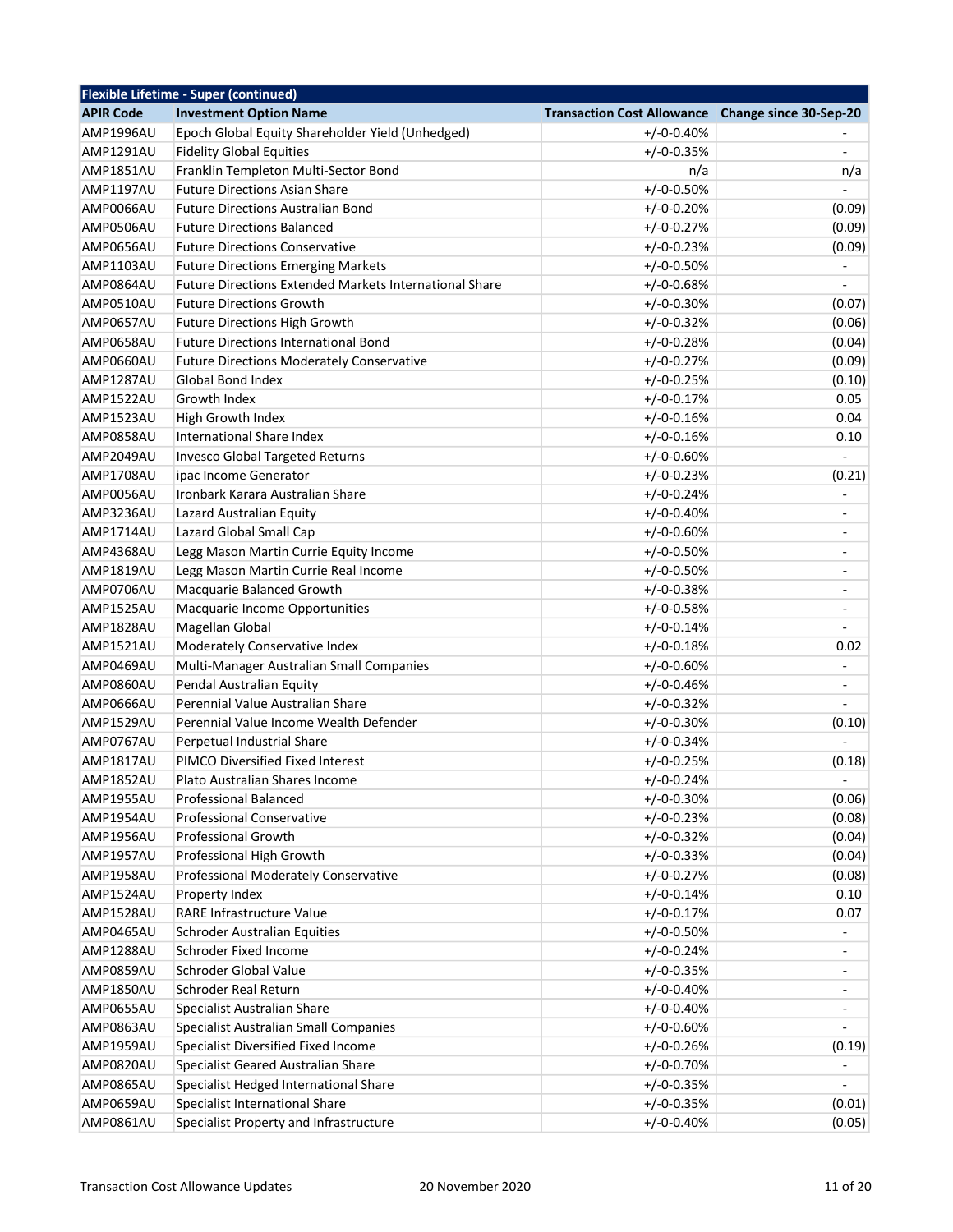| <b>Flexible Lifetime - Super (continued)</b> |                                               |                                                          |                          |
|----------------------------------------------|-----------------------------------------------|----------------------------------------------------------|--------------------------|
| <b>APIR Code</b>                             | <b>Investment Option Name</b>                 | <b>Transaction Cost Allowance</b> Change since 30-Sep-20 |                          |
| AMP1999AU                                    | <b>UBS Clarion Global Property Securities</b> | $+/-0-0.50\%$                                            | ۰                        |
| AMP1601AU                                    | Walter Scott Global Equity                    | $+/-0-0.20%$                                             | $\overline{\phantom{0}}$ |
| AMP1707AU                                    | Winton Global Alpha                           | $+/-0-1.04%$                                             | $\overline{\phantom{0}}$ |
| AMP0766AU                                    | Yarra Capital Management Australian Equities  | $+/-0-0.30%$                                             |                          |
| AMP1031AU                                    | Zurich American Century Global Growth         | $+/-0-0.48%$                                             | (1.06)                   |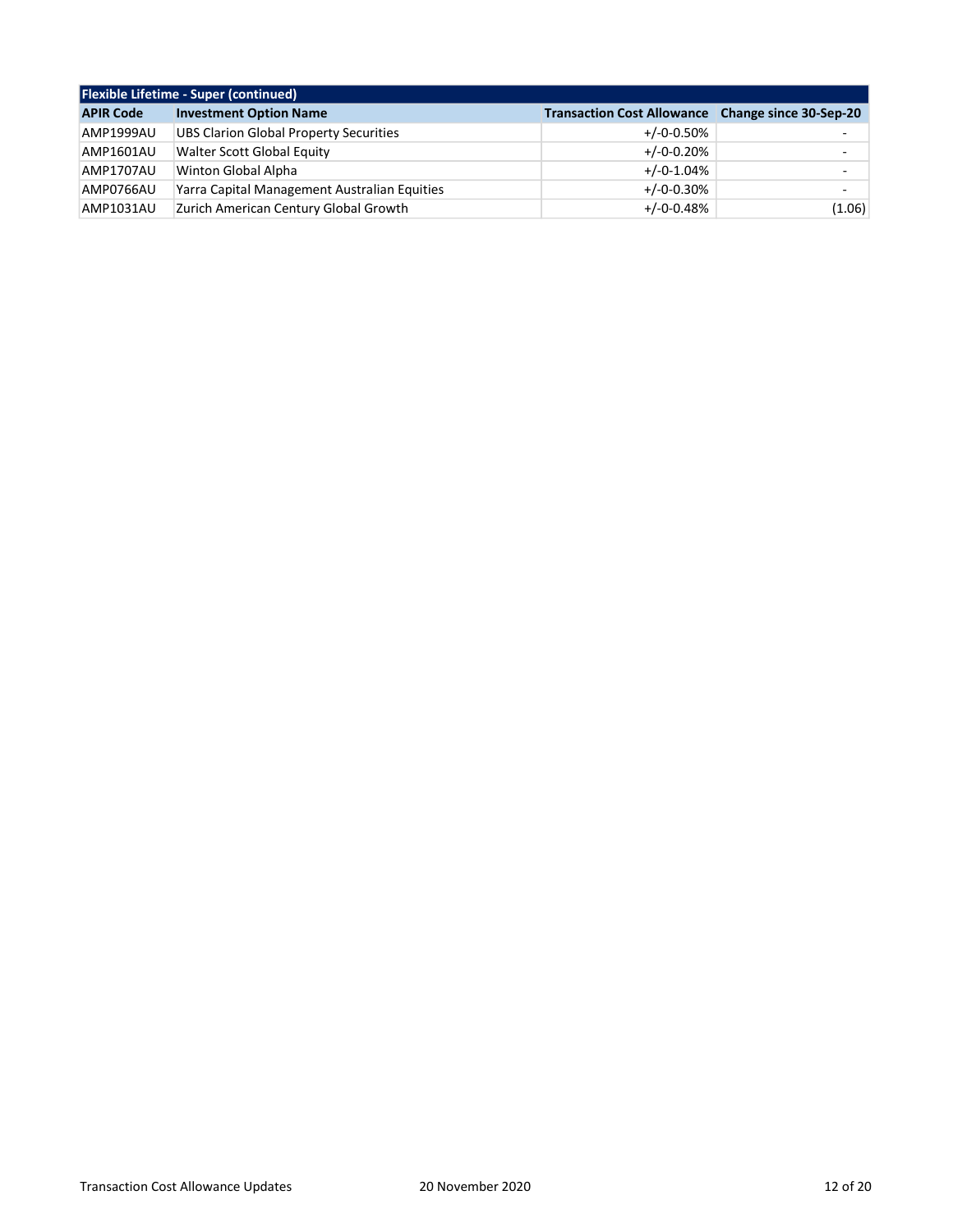| <b>Flexible Lifetime - Term Pension</b> |                                                                                     |                                                   |                  |
|-----------------------------------------|-------------------------------------------------------------------------------------|---------------------------------------------------|------------------|
| <b>APIR Code</b>                        | <b>Investment Option Name</b>                                                       | Transaction Cost Allowance Change since 30-Sep-20 |                  |
| AMP0936AU                               | Alphinity Australian Share                                                          | $+/-0-0.40%$                                      |                  |
| AMP0897AU                               | <b>AMP All Growth</b>                                                               | $+/-0-0.44%$                                      |                  |
| AMP0890AU                               | <b>AMP Australian Bond</b>                                                          | $+/-0-0.25%$                                      | (0.08)           |
| AMP0891AU                               | <b>AMP Australian Share</b>                                                         | $+/-0-0.40%$                                      |                  |
| AMP0894AU                               | <b>AMP Balanced Growth</b>                                                          | $+/-0-0.46%$                                      |                  |
| AMP0898AU                               | <b>AMP Capital Equity</b>                                                           | $+/-0-0.40%$                                      |                  |
| AMP1042AU                               | AMP Capital Ethical Leaders Australian Share                                        | $+/-0-0.40%$                                      | ÷,               |
| AMP1043AU                               | AMP Capital Ethical Leaders Balanced                                                | $+/-0-1.13%$                                      |                  |
| AMP1044AU                               | AMP Capital Ethical Leaders Conservative                                            | $+/-0-0.25%$                                      | (0.01)           |
| <b>AMP1045AU</b>                        | AMP Capital Ethical Leaders Growth                                                  | $+/-0-0.42%$                                      | 0.04             |
| AMP1046AU                               | AMP Capital Ethical Leaders International Share                                     | $+/-0-0.50%$                                      |                  |
| AMP0896AU                               | <b>AMP Conservative</b>                                                             | $+/-0-0.30%$                                      |                  |
| AMP0899AU                               | AMP High Growth                                                                     | $+/-0-0.45%$                                      |                  |
| AMP0900AU                               | <b>AMP International Bond</b>                                                       | $+/-0-0.28%$                                      | (0.04)           |
| AMP0901AU                               | <b>AMP International Share</b>                                                      | $+/-0-0.35%$                                      |                  |
| AMP0903AU                               | <b>AMP Listed Property Trusts</b>                                                   | $+/-0-0.50%$                                      |                  |
| AMP0904AU                               | <b>AMP Moderate Growth</b>                                                          | $+/-0-0.35%$                                      |                  |
| AMP0945AU                               | AMP Property Securities Index                                                       | $+/-0-0.14%$                                      | 0.10             |
| AMP0892AU                               | Australian Share Index                                                              | $+/-0-0.12%$                                      |                  |
| <b>AMP1037AU</b>                        | <b>Balanced Index</b>                                                               | $+/-0-0.18%$                                      | 0.02             |
| AMP1111AU                               | <b>BlackRock Global Bond</b>                                                        | $+/-0-0.46%$                                      | (0.06)           |
| AMP0910AU                               | BlackRock Scientific Hedged International Share                                     | $+/-0-0.36%$                                      | $\frac{1}{2}$    |
| AMP0911AU                               | <b>BlackRock Scientific International Share</b>                                     | $+/-0-0.34%$                                      |                  |
| AMP1038AU                               | Conservative Index                                                                  | $+/-0-0.17%$                                      | 0.01             |
| AMP1235AU                               | DNR Capital Australian Equities High Conviction                                     | $+/-0-0.44%$                                      |                  |
| AMP1638AU                               | <b>Fidelity Global Equities</b>                                                     | $+/-0-0.35%$                                      | $\blacksquare$   |
| AMP0920AU                               | <b>Future Directions Australian Bond</b>                                            | $+/-0-0.20%$                                      | (0.09)           |
| AMP0922AU                               | <b>Future Directions Balanced</b>                                                   | $+/-0-0.27%$                                      | (0.09)           |
| AMP0923AU                               | <b>Future Directions Conservative</b>                                               | $+/-0-0.23%$                                      | (0.09)           |
| AMP1109AU                               | <b>Future Directions Emerging Markets</b>                                           | $+/-0-0.50%$                                      |                  |
| AMP0934AU                               | <b>Future Directions Extended Markets International Share</b>                       | $+/-0-0.68%$                                      |                  |
| AMP0925AU                               | <b>Future Directions Growth</b>                                                     | $+/-0-0.30%$                                      |                  |
|                                         |                                                                                     |                                                   | (0.07)           |
| AMP0927AU<br>AMP0928AU                  | <b>Future Directions High Growth</b><br><b>Future Directions International Bond</b> | $+/-0-0.32%$<br>$+/-0-0.28%$                      | (0.06)<br>(0.04) |
|                                         |                                                                                     |                                                   |                  |
| AMP0930AU                               | <b>Future Directions Moderately Conservative</b><br>International Share Index       | $+/-0-0.27%$                                      | (0.09)           |
| AMP0902AU                               |                                                                                     | $+/-0-0.16%$                                      | 0.10             |
| AMP0887AU                               | Ironbark Karara Australian Share                                                    | $+/-0-0.24%$                                      |                  |
| AMP2018AU                               | Macquarie Income Opportunities                                                      | $+/-0-0.58%$                                      |                  |
| AMP1095AU                               | Multi-Manager Australian Small Companies                                            | $+/-0-0.60%$                                      |                  |
| AMP0916AU                               | Pendal Australian Equity                                                            | $+/-0-0.46%$                                      |                  |
| AMP0942AU                               | Perennial Value Australian Share                                                    | $+/-0-0.32%$                                      |                  |
| AMP0943AU                               | Perpetual Industrial Share                                                          | $+/-0-0.34%$                                      |                  |
| AMP1948AU                               | Professional Balanced                                                               | $+/-0-0.30%$                                      | (0.06)           |
| AMP1947AU                               | <b>Professional Conservative</b>                                                    | $+/-0-0.23%$                                      | (0.08)           |
| AMP1949AU                               | Professional Growth                                                                 | $+/-0-0.32%$                                      | (0.04)           |
| AMP1950AU                               | Professional High Growth                                                            | $+/-0-0.33%$                                      | (0.04)           |
| AMP1951AU                               | Professional Moderately Conservative                                                | $+/-0-0.27%$                                      | (0.08)           |
| AMP0944AU                               | <b>Schroder Australian Equities</b>                                                 | $+/-0-0.50%$                                      |                  |
| AMP0912AU                               | Schroder Global Value                                                               | $+/-0-0.35%$                                      |                  |
| AMP0921AU                               | Specialist Australian Share                                                         | $+/-0-0.40%$                                      |                  |
| AMP0933AU                               | Specialist Australian Small Companies                                               | $+/-0-0.60%$                                      |                  |
| AMP0924AU                               | Specialist Geared Australian Share                                                  | $+/-0-0.70%$                                      |                  |
| AMP0926AU                               | Specialist Hedged International Share                                               | $+/-0-0.35%$                                      |                  |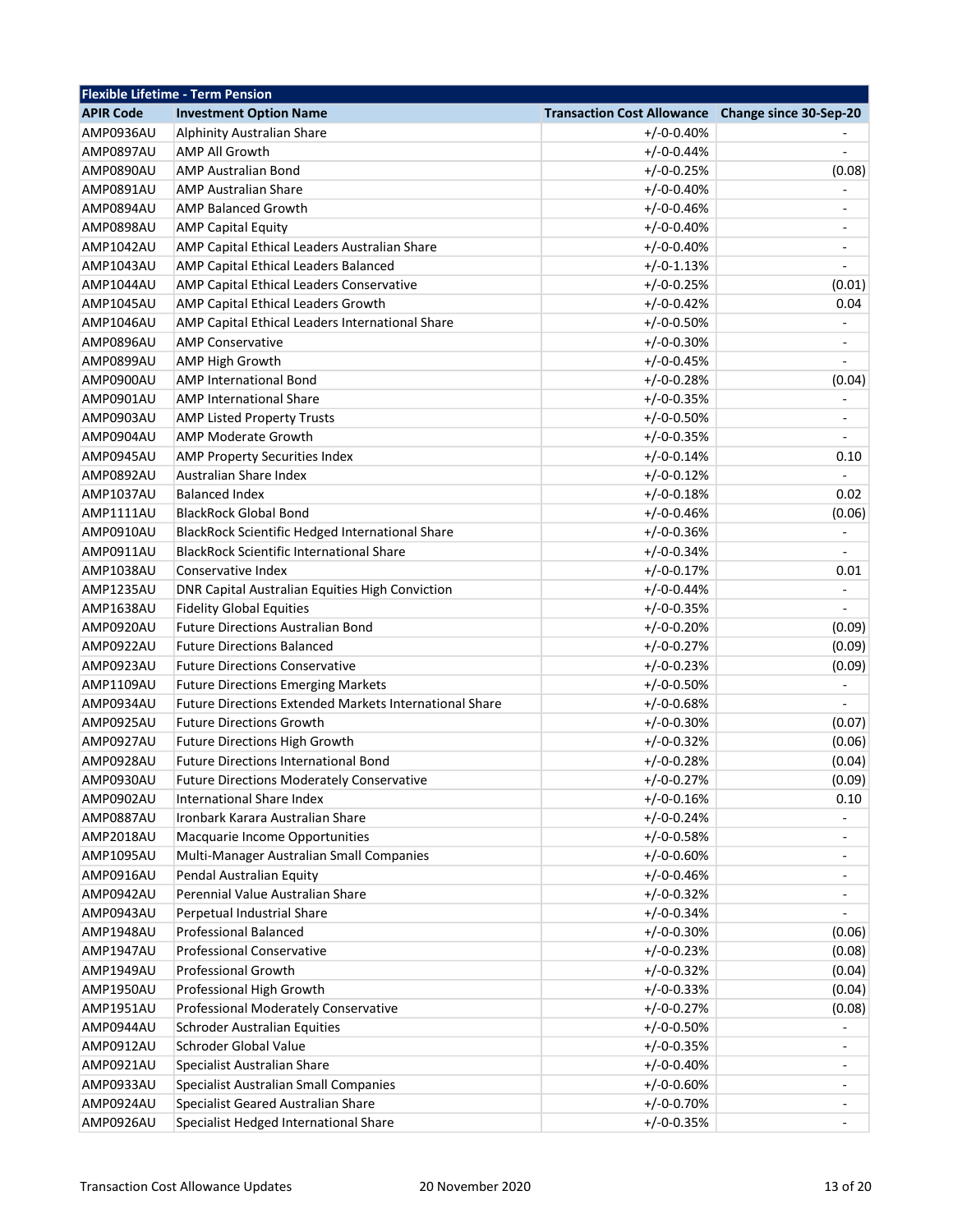| <b>Flexible Lifetime - Term Pension (continued)</b> |                                              |                                                          |                          |
|-----------------------------------------------------|----------------------------------------------|----------------------------------------------------------|--------------------------|
| <b>APIR Code</b>                                    | <b>Investment Option Name</b>                | <b>Transaction Cost Allowance</b> Change since 30-Sep-20 |                          |
| AMP0929AU                                           | Specialist International Share               | $+/-0-0.35%$                                             | (0.01)                   |
| AMP0931AU                                           | Specialist Property and Infrastructure       | $+/-0-0.40%$                                             | (0.05)                   |
| AMP2019AU                                           | UBS Clarion Global Property Securities       | $+/-0-0.50%$                                             | $\overline{\phantom{0}}$ |
| AMP0918AU                                           | Yarra Capital Management Australian Equities | $+/-0-0.30%$                                             |                          |
| AMP1041AU                                           | Zurich American Century Global Growth        | $+/-0-0.48%$                                             | (1.06)                   |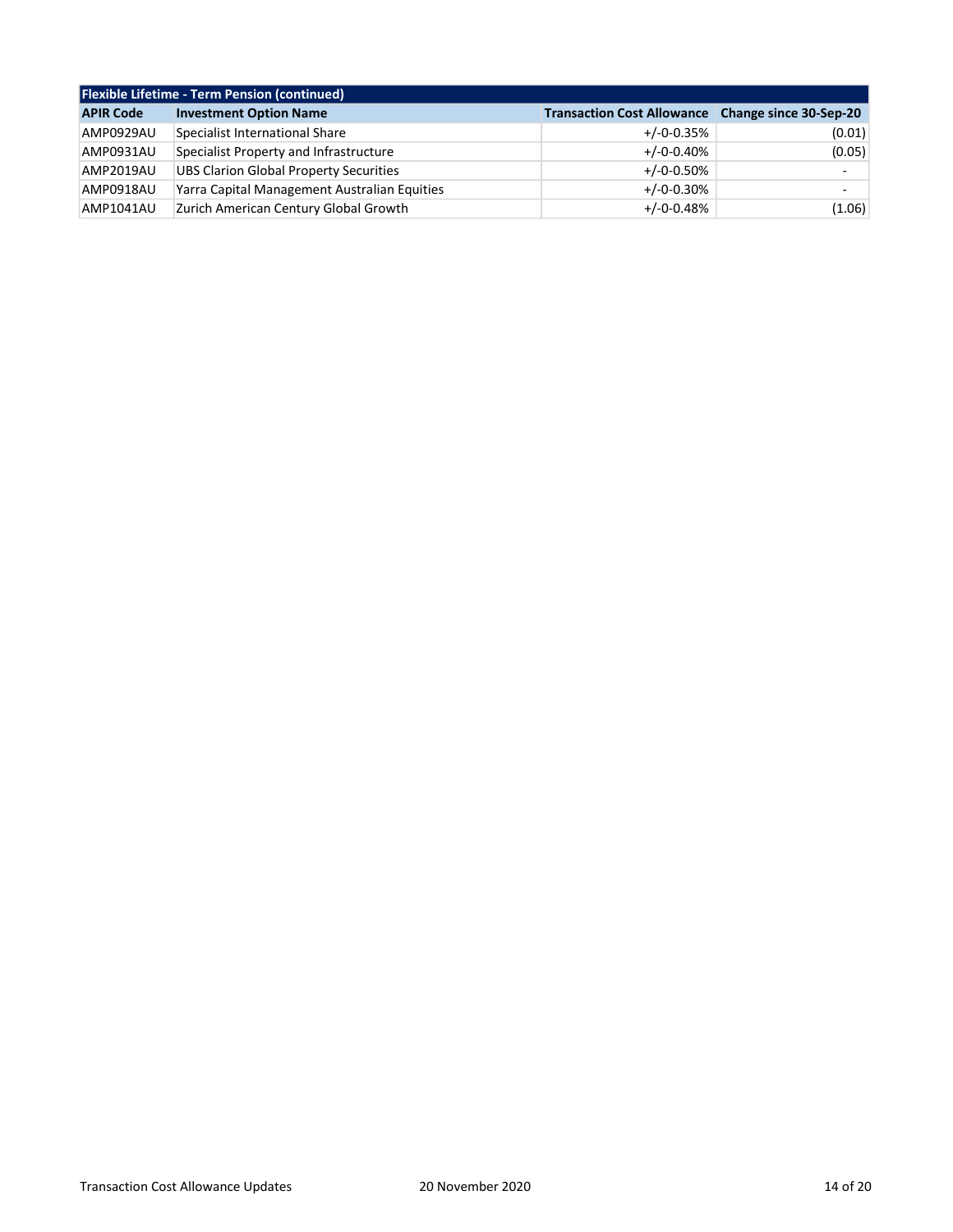| <b>Investment Option Name</b><br><b>Transaction Cost Allowance</b><br>Change since 30-Sep-20<br><b>AMP2007AU</b><br>AB Dynamic Global Fixed Income<br>$+/-0-0.24%$<br>$+/-0-0.44%$<br>AMP1555AU<br>Aberdeen Standard Emerging Opportunities<br>0.14<br>AMP1920AU<br>AFLPA & AFL MySuper 1950s<br>$+/-0-0.28%$<br>(0.11)<br>AFLPA & AFL MySuper 1960s<br>$+/-0-0.28%$<br>(0.09)<br>AMP1921AU<br>$+/-0-0.27%$<br>AMP1922AU<br>AFLPA & AFL MySuper 1970s<br>(0.10)<br>AMP1923AU<br>AFLPA & AFL MySuper 1980s<br>$+/-0-0.28%$<br>(0.11)<br>AMP1924AU<br>AFLPA & AFL MySuper 1990s<br>$+/-0-0.28%$<br>(0.10)<br>AFLPA & AFL MySuper Capital Stable<br>$+/-0-0.29%$<br>AMP1919AU<br>(0.08)<br>$+/-0-0.40%$<br>AMP0805AU<br><b>Alphinity Australian Share</b><br>$+/-0-0.20%$<br>AMP1834AU<br>Alternative Index<br><b>AMP All Growth</b><br>$+/-0-0.46%$<br>AMP0773AU<br>AMP0738AU<br><b>AMP Australian Bond</b><br>$+/-0-0.25%$<br>(0.08)<br>AMP0739AU<br><b>AMP Australian Share</b><br>$+/-0-0.40%$<br><b>AMP Balanced Growth</b><br>$+/-0-0.48%$<br>AMP0749AU<br>$+/-0-0.40%$<br><b>AMP1303AU</b><br>AMP Capital Corporate Bond<br>(0.08)<br><b>AMP Capital Dynamic Markets</b><br>$+/-0-0.30%$<br>AMP9041AU<br>٠<br>$+/-0-0.40%$<br>AMP2047AU<br><b>AMP Capital Equity</b><br>$\qquad \qquad \blacksquare$<br>AMP9039AU<br>AMP Capital Equity Income Generator<br>$+/-0-0.40%$<br>$\qquad \qquad \blacksquare$<br>AMP0976AU<br>AMP Capital Ethical Leaders Australian Share<br>$+/-0-0.40%$<br>$\overline{\phantom{a}}$<br>AMP0977AU<br>AMP Capital Ethical Leaders Balanced<br>$+/-0-1.13%$<br>AMP0978AU<br>AMP Capital Ethical Leaders Conservative<br>$+/-0-0.25%$<br>(0.01)<br>AMP0979AU<br>AMP Capital Ethical Leaders Growth<br>$+/-0-0.42%$<br>0.04<br>AMP Capital Ethical Leaders International Share<br>$+/-0-0.50%$<br>AMP1068AU<br>$\overline{\phantom{a}}$<br>AMP1876AU<br>AMP Capital Global Infrastructure Securities (Hedged)<br>$+/-0-0.50%$<br>÷,<br>$+/-0-0.50%$<br><b>AMP1602AU</b><br>AMP Capital Global Property Securities<br>(0.10)<br>AMP1734AU<br><b>AMP Capital Multi-Asset</b><br>$+/-0-0.28%$<br>(0.08)<br>AMP9033AU<br>$+/-0-0.00%$<br>(0.26)<br><b>AMP Capital Premium Growth</b><br>AMP0772AU<br>$+/-0-0.29%$<br><b>AMP Conservative</b><br>(N/A)<br>$+/-0-0.25%$<br>(0.04)<br>AMP ESP Custom 4<br>(N/A)<br><b>AMP ESP Custom 5</b><br>$+/-0-0.42%$<br>(N/A)<br>AMP ESP Pension Fund Bond Portfolio<br>$+/-0-0.00%$<br>-<br>AMP0774AU<br><b>AMP High Growth</b><br>$+/-0-0.46%$<br>$\qquad \qquad \blacksquare$<br>AMP0777AU<br><b>AMP Listed Property Trusts</b><br>$+/-0-0.50%$<br>$\overline{\phantom{a}}$<br>AMP Moderate Growth<br>$+/-0-0.32%$<br>AMP0778AU<br>$+/-0-0.28%$<br>(0.11)<br>AMP1887AU<br>AMP MySuper 1950s<br>AMP1888AU<br>AMP MySuper 1960s<br>$+/-0-0.28%$<br>(0.09)<br>AMP1889AU<br>AMP MySuper 1970s<br>$+/-0-0.27%$<br>(0.10)<br>AMP1890AU<br>AMP MySuper 1980s<br>$+/-0-0.28%$<br>(0.11)<br>AMP MySuper 1990s<br>$+/-0-0.28%$<br>AMP1891AU<br>(0.10)<br>AMP MySuper Capital Stable<br>$+/-0-0.29%$<br>AMP1886AU<br>(0.08)<br>AMP Property Securities Index<br>$+/-0-0.14%$<br>AMP0814AU<br>0.10<br>Antipodes Global<br>$+/-0-0.60%$<br>AMP1550AU<br><b>Arrowstreet Global Equity</b><br>$+/-0-0.30%$<br>AMP1554AU<br>Ausbil 130/30 Focus<br>AMP1802AU<br>$+/-0-0.60%$<br>$\overline{\phantom{a}}$<br>AMP1304AU<br>Ausbil Australian Active Equity<br>$+/-0-0.30%$<br>$\overline{\phantom{0}}$<br>AMP1300AU<br>Australian Fixed Interest Index<br>$+/-0-0.35%$<br>AMP0782AU<br>Australian Share Index<br>$+/-0-0.12%$<br><b>Balanced Index</b><br>$+/-0-0.18%$<br>AMP0784AU<br>0.02<br>AMP2005AU<br>Bentham Global Income<br>$+/-0-1.20%$<br>(0.66)<br>$+/-0-0.60%$<br>AMP1803AU<br><b>BlackRock Global Allocation</b><br>AMP1113AU<br><b>BlackRock Global Bond</b><br>$+/-0-0.46%$<br>(0.06)<br><b>BlackRock Scientific Diversified Growth</b><br>AMP0785AU<br>$+/-0-0.32%$<br>BlackRock Scientific Hedged International Share<br>$+/-0-0.36%$<br>AMP0787AU<br>$\blacksquare$ | <b>SignatureSuper</b> |  |  |  |
|-------------------------------------------------------------------------------------------------------------------------------------------------------------------------------------------------------------------------------------------------------------------------------------------------------------------------------------------------------------------------------------------------------------------------------------------------------------------------------------------------------------------------------------------------------------------------------------------------------------------------------------------------------------------------------------------------------------------------------------------------------------------------------------------------------------------------------------------------------------------------------------------------------------------------------------------------------------------------------------------------------------------------------------------------------------------------------------------------------------------------------------------------------------------------------------------------------------------------------------------------------------------------------------------------------------------------------------------------------------------------------------------------------------------------------------------------------------------------------------------------------------------------------------------------------------------------------------------------------------------------------------------------------------------------------------------------------------------------------------------------------------------------------------------------------------------------------------------------------------------------------------------------------------------------------------------------------------------------------------------------------------------------------------------------------------------------------------------------------------------------------------------------------------------------------------------------------------------------------------------------------------------------------------------------------------------------------------------------------------------------------------------------------------------------------------------------------------------------------------------------------------------------------------------------------------------------------------------------------------------------------------------------------------------------------------------------------------------------------------------------------------------------------------------------------------------------------------------------------------------------------------------------------------------------------------------------------------------------------------------------------------------------------------------------------------------------------------------------------------------------------------------------------------------------------------------------------------------------------------------------------------------------------------------------------------------------------------------------------------------------------------------------------------------------------------------------------------------------------------------------------------------------------------------------------------------------------------------------------------------------------------------------------------------------------------------------------------------------------------------------------------------------------------------------------------------------------------------------------------------------------------------------------------------------------------------------------------------------------------------------------------------------------------|-----------------------|--|--|--|
|                                                                                                                                                                                                                                                                                                                                                                                                                                                                                                                                                                                                                                                                                                                                                                                                                                                                                                                                                                                                                                                                                                                                                                                                                                                                                                                                                                                                                                                                                                                                                                                                                                                                                                                                                                                                                                                                                                                                                                                                                                                                                                                                                                                                                                                                                                                                                                                                                                                                                                                                                                                                                                                                                                                                                                                                                                                                                                                                                                                                                                                                                                                                                                                                                                                                                                                                                                                                                                                                                                                                                                                                                                                                                                                                                                                                                                                                                                                                                                                                                                     | <b>APIR Code</b>      |  |  |  |
|                                                                                                                                                                                                                                                                                                                                                                                                                                                                                                                                                                                                                                                                                                                                                                                                                                                                                                                                                                                                                                                                                                                                                                                                                                                                                                                                                                                                                                                                                                                                                                                                                                                                                                                                                                                                                                                                                                                                                                                                                                                                                                                                                                                                                                                                                                                                                                                                                                                                                                                                                                                                                                                                                                                                                                                                                                                                                                                                                                                                                                                                                                                                                                                                                                                                                                                                                                                                                                                                                                                                                                                                                                                                                                                                                                                                                                                                                                                                                                                                                                     |                       |  |  |  |
|                                                                                                                                                                                                                                                                                                                                                                                                                                                                                                                                                                                                                                                                                                                                                                                                                                                                                                                                                                                                                                                                                                                                                                                                                                                                                                                                                                                                                                                                                                                                                                                                                                                                                                                                                                                                                                                                                                                                                                                                                                                                                                                                                                                                                                                                                                                                                                                                                                                                                                                                                                                                                                                                                                                                                                                                                                                                                                                                                                                                                                                                                                                                                                                                                                                                                                                                                                                                                                                                                                                                                                                                                                                                                                                                                                                                                                                                                                                                                                                                                                     |                       |  |  |  |
|                                                                                                                                                                                                                                                                                                                                                                                                                                                                                                                                                                                                                                                                                                                                                                                                                                                                                                                                                                                                                                                                                                                                                                                                                                                                                                                                                                                                                                                                                                                                                                                                                                                                                                                                                                                                                                                                                                                                                                                                                                                                                                                                                                                                                                                                                                                                                                                                                                                                                                                                                                                                                                                                                                                                                                                                                                                                                                                                                                                                                                                                                                                                                                                                                                                                                                                                                                                                                                                                                                                                                                                                                                                                                                                                                                                                                                                                                                                                                                                                                                     |                       |  |  |  |
|                                                                                                                                                                                                                                                                                                                                                                                                                                                                                                                                                                                                                                                                                                                                                                                                                                                                                                                                                                                                                                                                                                                                                                                                                                                                                                                                                                                                                                                                                                                                                                                                                                                                                                                                                                                                                                                                                                                                                                                                                                                                                                                                                                                                                                                                                                                                                                                                                                                                                                                                                                                                                                                                                                                                                                                                                                                                                                                                                                                                                                                                                                                                                                                                                                                                                                                                                                                                                                                                                                                                                                                                                                                                                                                                                                                                                                                                                                                                                                                                                                     |                       |  |  |  |
|                                                                                                                                                                                                                                                                                                                                                                                                                                                                                                                                                                                                                                                                                                                                                                                                                                                                                                                                                                                                                                                                                                                                                                                                                                                                                                                                                                                                                                                                                                                                                                                                                                                                                                                                                                                                                                                                                                                                                                                                                                                                                                                                                                                                                                                                                                                                                                                                                                                                                                                                                                                                                                                                                                                                                                                                                                                                                                                                                                                                                                                                                                                                                                                                                                                                                                                                                                                                                                                                                                                                                                                                                                                                                                                                                                                                                                                                                                                                                                                                                                     |                       |  |  |  |
|                                                                                                                                                                                                                                                                                                                                                                                                                                                                                                                                                                                                                                                                                                                                                                                                                                                                                                                                                                                                                                                                                                                                                                                                                                                                                                                                                                                                                                                                                                                                                                                                                                                                                                                                                                                                                                                                                                                                                                                                                                                                                                                                                                                                                                                                                                                                                                                                                                                                                                                                                                                                                                                                                                                                                                                                                                                                                                                                                                                                                                                                                                                                                                                                                                                                                                                                                                                                                                                                                                                                                                                                                                                                                                                                                                                                                                                                                                                                                                                                                                     |                       |  |  |  |
|                                                                                                                                                                                                                                                                                                                                                                                                                                                                                                                                                                                                                                                                                                                                                                                                                                                                                                                                                                                                                                                                                                                                                                                                                                                                                                                                                                                                                                                                                                                                                                                                                                                                                                                                                                                                                                                                                                                                                                                                                                                                                                                                                                                                                                                                                                                                                                                                                                                                                                                                                                                                                                                                                                                                                                                                                                                                                                                                                                                                                                                                                                                                                                                                                                                                                                                                                                                                                                                                                                                                                                                                                                                                                                                                                                                                                                                                                                                                                                                                                                     |                       |  |  |  |
|                                                                                                                                                                                                                                                                                                                                                                                                                                                                                                                                                                                                                                                                                                                                                                                                                                                                                                                                                                                                                                                                                                                                                                                                                                                                                                                                                                                                                                                                                                                                                                                                                                                                                                                                                                                                                                                                                                                                                                                                                                                                                                                                                                                                                                                                                                                                                                                                                                                                                                                                                                                                                                                                                                                                                                                                                                                                                                                                                                                                                                                                                                                                                                                                                                                                                                                                                                                                                                                                                                                                                                                                                                                                                                                                                                                                                                                                                                                                                                                                                                     |                       |  |  |  |
|                                                                                                                                                                                                                                                                                                                                                                                                                                                                                                                                                                                                                                                                                                                                                                                                                                                                                                                                                                                                                                                                                                                                                                                                                                                                                                                                                                                                                                                                                                                                                                                                                                                                                                                                                                                                                                                                                                                                                                                                                                                                                                                                                                                                                                                                                                                                                                                                                                                                                                                                                                                                                                                                                                                                                                                                                                                                                                                                                                                                                                                                                                                                                                                                                                                                                                                                                                                                                                                                                                                                                                                                                                                                                                                                                                                                                                                                                                                                                                                                                                     |                       |  |  |  |
|                                                                                                                                                                                                                                                                                                                                                                                                                                                                                                                                                                                                                                                                                                                                                                                                                                                                                                                                                                                                                                                                                                                                                                                                                                                                                                                                                                                                                                                                                                                                                                                                                                                                                                                                                                                                                                                                                                                                                                                                                                                                                                                                                                                                                                                                                                                                                                                                                                                                                                                                                                                                                                                                                                                                                                                                                                                                                                                                                                                                                                                                                                                                                                                                                                                                                                                                                                                                                                                                                                                                                                                                                                                                                                                                                                                                                                                                                                                                                                                                                                     |                       |  |  |  |
|                                                                                                                                                                                                                                                                                                                                                                                                                                                                                                                                                                                                                                                                                                                                                                                                                                                                                                                                                                                                                                                                                                                                                                                                                                                                                                                                                                                                                                                                                                                                                                                                                                                                                                                                                                                                                                                                                                                                                                                                                                                                                                                                                                                                                                                                                                                                                                                                                                                                                                                                                                                                                                                                                                                                                                                                                                                                                                                                                                                                                                                                                                                                                                                                                                                                                                                                                                                                                                                                                                                                                                                                                                                                                                                                                                                                                                                                                                                                                                                                                                     |                       |  |  |  |
|                                                                                                                                                                                                                                                                                                                                                                                                                                                                                                                                                                                                                                                                                                                                                                                                                                                                                                                                                                                                                                                                                                                                                                                                                                                                                                                                                                                                                                                                                                                                                                                                                                                                                                                                                                                                                                                                                                                                                                                                                                                                                                                                                                                                                                                                                                                                                                                                                                                                                                                                                                                                                                                                                                                                                                                                                                                                                                                                                                                                                                                                                                                                                                                                                                                                                                                                                                                                                                                                                                                                                                                                                                                                                                                                                                                                                                                                                                                                                                                                                                     |                       |  |  |  |
|                                                                                                                                                                                                                                                                                                                                                                                                                                                                                                                                                                                                                                                                                                                                                                                                                                                                                                                                                                                                                                                                                                                                                                                                                                                                                                                                                                                                                                                                                                                                                                                                                                                                                                                                                                                                                                                                                                                                                                                                                                                                                                                                                                                                                                                                                                                                                                                                                                                                                                                                                                                                                                                                                                                                                                                                                                                                                                                                                                                                                                                                                                                                                                                                                                                                                                                                                                                                                                                                                                                                                                                                                                                                                                                                                                                                                                                                                                                                                                                                                                     |                       |  |  |  |
|                                                                                                                                                                                                                                                                                                                                                                                                                                                                                                                                                                                                                                                                                                                                                                                                                                                                                                                                                                                                                                                                                                                                                                                                                                                                                                                                                                                                                                                                                                                                                                                                                                                                                                                                                                                                                                                                                                                                                                                                                                                                                                                                                                                                                                                                                                                                                                                                                                                                                                                                                                                                                                                                                                                                                                                                                                                                                                                                                                                                                                                                                                                                                                                                                                                                                                                                                                                                                                                                                                                                                                                                                                                                                                                                                                                                                                                                                                                                                                                                                                     |                       |  |  |  |
|                                                                                                                                                                                                                                                                                                                                                                                                                                                                                                                                                                                                                                                                                                                                                                                                                                                                                                                                                                                                                                                                                                                                                                                                                                                                                                                                                                                                                                                                                                                                                                                                                                                                                                                                                                                                                                                                                                                                                                                                                                                                                                                                                                                                                                                                                                                                                                                                                                                                                                                                                                                                                                                                                                                                                                                                                                                                                                                                                                                                                                                                                                                                                                                                                                                                                                                                                                                                                                                                                                                                                                                                                                                                                                                                                                                                                                                                                                                                                                                                                                     |                       |  |  |  |
|                                                                                                                                                                                                                                                                                                                                                                                                                                                                                                                                                                                                                                                                                                                                                                                                                                                                                                                                                                                                                                                                                                                                                                                                                                                                                                                                                                                                                                                                                                                                                                                                                                                                                                                                                                                                                                                                                                                                                                                                                                                                                                                                                                                                                                                                                                                                                                                                                                                                                                                                                                                                                                                                                                                                                                                                                                                                                                                                                                                                                                                                                                                                                                                                                                                                                                                                                                                                                                                                                                                                                                                                                                                                                                                                                                                                                                                                                                                                                                                                                                     |                       |  |  |  |
|                                                                                                                                                                                                                                                                                                                                                                                                                                                                                                                                                                                                                                                                                                                                                                                                                                                                                                                                                                                                                                                                                                                                                                                                                                                                                                                                                                                                                                                                                                                                                                                                                                                                                                                                                                                                                                                                                                                                                                                                                                                                                                                                                                                                                                                                                                                                                                                                                                                                                                                                                                                                                                                                                                                                                                                                                                                                                                                                                                                                                                                                                                                                                                                                                                                                                                                                                                                                                                                                                                                                                                                                                                                                                                                                                                                                                                                                                                                                                                                                                                     |                       |  |  |  |
|                                                                                                                                                                                                                                                                                                                                                                                                                                                                                                                                                                                                                                                                                                                                                                                                                                                                                                                                                                                                                                                                                                                                                                                                                                                                                                                                                                                                                                                                                                                                                                                                                                                                                                                                                                                                                                                                                                                                                                                                                                                                                                                                                                                                                                                                                                                                                                                                                                                                                                                                                                                                                                                                                                                                                                                                                                                                                                                                                                                                                                                                                                                                                                                                                                                                                                                                                                                                                                                                                                                                                                                                                                                                                                                                                                                                                                                                                                                                                                                                                                     |                       |  |  |  |
|                                                                                                                                                                                                                                                                                                                                                                                                                                                                                                                                                                                                                                                                                                                                                                                                                                                                                                                                                                                                                                                                                                                                                                                                                                                                                                                                                                                                                                                                                                                                                                                                                                                                                                                                                                                                                                                                                                                                                                                                                                                                                                                                                                                                                                                                                                                                                                                                                                                                                                                                                                                                                                                                                                                                                                                                                                                                                                                                                                                                                                                                                                                                                                                                                                                                                                                                                                                                                                                                                                                                                                                                                                                                                                                                                                                                                                                                                                                                                                                                                                     |                       |  |  |  |
|                                                                                                                                                                                                                                                                                                                                                                                                                                                                                                                                                                                                                                                                                                                                                                                                                                                                                                                                                                                                                                                                                                                                                                                                                                                                                                                                                                                                                                                                                                                                                                                                                                                                                                                                                                                                                                                                                                                                                                                                                                                                                                                                                                                                                                                                                                                                                                                                                                                                                                                                                                                                                                                                                                                                                                                                                                                                                                                                                                                                                                                                                                                                                                                                                                                                                                                                                                                                                                                                                                                                                                                                                                                                                                                                                                                                                                                                                                                                                                                                                                     |                       |  |  |  |
|                                                                                                                                                                                                                                                                                                                                                                                                                                                                                                                                                                                                                                                                                                                                                                                                                                                                                                                                                                                                                                                                                                                                                                                                                                                                                                                                                                                                                                                                                                                                                                                                                                                                                                                                                                                                                                                                                                                                                                                                                                                                                                                                                                                                                                                                                                                                                                                                                                                                                                                                                                                                                                                                                                                                                                                                                                                                                                                                                                                                                                                                                                                                                                                                                                                                                                                                                                                                                                                                                                                                                                                                                                                                                                                                                                                                                                                                                                                                                                                                                                     |                       |  |  |  |
|                                                                                                                                                                                                                                                                                                                                                                                                                                                                                                                                                                                                                                                                                                                                                                                                                                                                                                                                                                                                                                                                                                                                                                                                                                                                                                                                                                                                                                                                                                                                                                                                                                                                                                                                                                                                                                                                                                                                                                                                                                                                                                                                                                                                                                                                                                                                                                                                                                                                                                                                                                                                                                                                                                                                                                                                                                                                                                                                                                                                                                                                                                                                                                                                                                                                                                                                                                                                                                                                                                                                                                                                                                                                                                                                                                                                                                                                                                                                                                                                                                     |                       |  |  |  |
|                                                                                                                                                                                                                                                                                                                                                                                                                                                                                                                                                                                                                                                                                                                                                                                                                                                                                                                                                                                                                                                                                                                                                                                                                                                                                                                                                                                                                                                                                                                                                                                                                                                                                                                                                                                                                                                                                                                                                                                                                                                                                                                                                                                                                                                                                                                                                                                                                                                                                                                                                                                                                                                                                                                                                                                                                                                                                                                                                                                                                                                                                                                                                                                                                                                                                                                                                                                                                                                                                                                                                                                                                                                                                                                                                                                                                                                                                                                                                                                                                                     |                       |  |  |  |
|                                                                                                                                                                                                                                                                                                                                                                                                                                                                                                                                                                                                                                                                                                                                                                                                                                                                                                                                                                                                                                                                                                                                                                                                                                                                                                                                                                                                                                                                                                                                                                                                                                                                                                                                                                                                                                                                                                                                                                                                                                                                                                                                                                                                                                                                                                                                                                                                                                                                                                                                                                                                                                                                                                                                                                                                                                                                                                                                                                                                                                                                                                                                                                                                                                                                                                                                                                                                                                                                                                                                                                                                                                                                                                                                                                                                                                                                                                                                                                                                                                     |                       |  |  |  |
|                                                                                                                                                                                                                                                                                                                                                                                                                                                                                                                                                                                                                                                                                                                                                                                                                                                                                                                                                                                                                                                                                                                                                                                                                                                                                                                                                                                                                                                                                                                                                                                                                                                                                                                                                                                                                                                                                                                                                                                                                                                                                                                                                                                                                                                                                                                                                                                                                                                                                                                                                                                                                                                                                                                                                                                                                                                                                                                                                                                                                                                                                                                                                                                                                                                                                                                                                                                                                                                                                                                                                                                                                                                                                                                                                                                                                                                                                                                                                                                                                                     |                       |  |  |  |
|                                                                                                                                                                                                                                                                                                                                                                                                                                                                                                                                                                                                                                                                                                                                                                                                                                                                                                                                                                                                                                                                                                                                                                                                                                                                                                                                                                                                                                                                                                                                                                                                                                                                                                                                                                                                                                                                                                                                                                                                                                                                                                                                                                                                                                                                                                                                                                                                                                                                                                                                                                                                                                                                                                                                                                                                                                                                                                                                                                                                                                                                                                                                                                                                                                                                                                                                                                                                                                                                                                                                                                                                                                                                                                                                                                                                                                                                                                                                                                                                                                     |                       |  |  |  |
|                                                                                                                                                                                                                                                                                                                                                                                                                                                                                                                                                                                                                                                                                                                                                                                                                                                                                                                                                                                                                                                                                                                                                                                                                                                                                                                                                                                                                                                                                                                                                                                                                                                                                                                                                                                                                                                                                                                                                                                                                                                                                                                                                                                                                                                                                                                                                                                                                                                                                                                                                                                                                                                                                                                                                                                                                                                                                                                                                                                                                                                                                                                                                                                                                                                                                                                                                                                                                                                                                                                                                                                                                                                                                                                                                                                                                                                                                                                                                                                                                                     |                       |  |  |  |
|                                                                                                                                                                                                                                                                                                                                                                                                                                                                                                                                                                                                                                                                                                                                                                                                                                                                                                                                                                                                                                                                                                                                                                                                                                                                                                                                                                                                                                                                                                                                                                                                                                                                                                                                                                                                                                                                                                                                                                                                                                                                                                                                                                                                                                                                                                                                                                                                                                                                                                                                                                                                                                                                                                                                                                                                                                                                                                                                                                                                                                                                                                                                                                                                                                                                                                                                                                                                                                                                                                                                                                                                                                                                                                                                                                                                                                                                                                                                                                                                                                     |                       |  |  |  |
|                                                                                                                                                                                                                                                                                                                                                                                                                                                                                                                                                                                                                                                                                                                                                                                                                                                                                                                                                                                                                                                                                                                                                                                                                                                                                                                                                                                                                                                                                                                                                                                                                                                                                                                                                                                                                                                                                                                                                                                                                                                                                                                                                                                                                                                                                                                                                                                                                                                                                                                                                                                                                                                                                                                                                                                                                                                                                                                                                                                                                                                                                                                                                                                                                                                                                                                                                                                                                                                                                                                                                                                                                                                                                                                                                                                                                                                                                                                                                                                                                                     |                       |  |  |  |
|                                                                                                                                                                                                                                                                                                                                                                                                                                                                                                                                                                                                                                                                                                                                                                                                                                                                                                                                                                                                                                                                                                                                                                                                                                                                                                                                                                                                                                                                                                                                                                                                                                                                                                                                                                                                                                                                                                                                                                                                                                                                                                                                                                                                                                                                                                                                                                                                                                                                                                                                                                                                                                                                                                                                                                                                                                                                                                                                                                                                                                                                                                                                                                                                                                                                                                                                                                                                                                                                                                                                                                                                                                                                                                                                                                                                                                                                                                                                                                                                                                     |                       |  |  |  |
|                                                                                                                                                                                                                                                                                                                                                                                                                                                                                                                                                                                                                                                                                                                                                                                                                                                                                                                                                                                                                                                                                                                                                                                                                                                                                                                                                                                                                                                                                                                                                                                                                                                                                                                                                                                                                                                                                                                                                                                                                                                                                                                                                                                                                                                                                                                                                                                                                                                                                                                                                                                                                                                                                                                                                                                                                                                                                                                                                                                                                                                                                                                                                                                                                                                                                                                                                                                                                                                                                                                                                                                                                                                                                                                                                                                                                                                                                                                                                                                                                                     |                       |  |  |  |
|                                                                                                                                                                                                                                                                                                                                                                                                                                                                                                                                                                                                                                                                                                                                                                                                                                                                                                                                                                                                                                                                                                                                                                                                                                                                                                                                                                                                                                                                                                                                                                                                                                                                                                                                                                                                                                                                                                                                                                                                                                                                                                                                                                                                                                                                                                                                                                                                                                                                                                                                                                                                                                                                                                                                                                                                                                                                                                                                                                                                                                                                                                                                                                                                                                                                                                                                                                                                                                                                                                                                                                                                                                                                                                                                                                                                                                                                                                                                                                                                                                     |                       |  |  |  |
|                                                                                                                                                                                                                                                                                                                                                                                                                                                                                                                                                                                                                                                                                                                                                                                                                                                                                                                                                                                                                                                                                                                                                                                                                                                                                                                                                                                                                                                                                                                                                                                                                                                                                                                                                                                                                                                                                                                                                                                                                                                                                                                                                                                                                                                                                                                                                                                                                                                                                                                                                                                                                                                                                                                                                                                                                                                                                                                                                                                                                                                                                                                                                                                                                                                                                                                                                                                                                                                                                                                                                                                                                                                                                                                                                                                                                                                                                                                                                                                                                                     |                       |  |  |  |
|                                                                                                                                                                                                                                                                                                                                                                                                                                                                                                                                                                                                                                                                                                                                                                                                                                                                                                                                                                                                                                                                                                                                                                                                                                                                                                                                                                                                                                                                                                                                                                                                                                                                                                                                                                                                                                                                                                                                                                                                                                                                                                                                                                                                                                                                                                                                                                                                                                                                                                                                                                                                                                                                                                                                                                                                                                                                                                                                                                                                                                                                                                                                                                                                                                                                                                                                                                                                                                                                                                                                                                                                                                                                                                                                                                                                                                                                                                                                                                                                                                     |                       |  |  |  |
|                                                                                                                                                                                                                                                                                                                                                                                                                                                                                                                                                                                                                                                                                                                                                                                                                                                                                                                                                                                                                                                                                                                                                                                                                                                                                                                                                                                                                                                                                                                                                                                                                                                                                                                                                                                                                                                                                                                                                                                                                                                                                                                                                                                                                                                                                                                                                                                                                                                                                                                                                                                                                                                                                                                                                                                                                                                                                                                                                                                                                                                                                                                                                                                                                                                                                                                                                                                                                                                                                                                                                                                                                                                                                                                                                                                                                                                                                                                                                                                                                                     |                       |  |  |  |
|                                                                                                                                                                                                                                                                                                                                                                                                                                                                                                                                                                                                                                                                                                                                                                                                                                                                                                                                                                                                                                                                                                                                                                                                                                                                                                                                                                                                                                                                                                                                                                                                                                                                                                                                                                                                                                                                                                                                                                                                                                                                                                                                                                                                                                                                                                                                                                                                                                                                                                                                                                                                                                                                                                                                                                                                                                                                                                                                                                                                                                                                                                                                                                                                                                                                                                                                                                                                                                                                                                                                                                                                                                                                                                                                                                                                                                                                                                                                                                                                                                     |                       |  |  |  |
|                                                                                                                                                                                                                                                                                                                                                                                                                                                                                                                                                                                                                                                                                                                                                                                                                                                                                                                                                                                                                                                                                                                                                                                                                                                                                                                                                                                                                                                                                                                                                                                                                                                                                                                                                                                                                                                                                                                                                                                                                                                                                                                                                                                                                                                                                                                                                                                                                                                                                                                                                                                                                                                                                                                                                                                                                                                                                                                                                                                                                                                                                                                                                                                                                                                                                                                                                                                                                                                                                                                                                                                                                                                                                                                                                                                                                                                                                                                                                                                                                                     |                       |  |  |  |
|                                                                                                                                                                                                                                                                                                                                                                                                                                                                                                                                                                                                                                                                                                                                                                                                                                                                                                                                                                                                                                                                                                                                                                                                                                                                                                                                                                                                                                                                                                                                                                                                                                                                                                                                                                                                                                                                                                                                                                                                                                                                                                                                                                                                                                                                                                                                                                                                                                                                                                                                                                                                                                                                                                                                                                                                                                                                                                                                                                                                                                                                                                                                                                                                                                                                                                                                                                                                                                                                                                                                                                                                                                                                                                                                                                                                                                                                                                                                                                                                                                     |                       |  |  |  |
|                                                                                                                                                                                                                                                                                                                                                                                                                                                                                                                                                                                                                                                                                                                                                                                                                                                                                                                                                                                                                                                                                                                                                                                                                                                                                                                                                                                                                                                                                                                                                                                                                                                                                                                                                                                                                                                                                                                                                                                                                                                                                                                                                                                                                                                                                                                                                                                                                                                                                                                                                                                                                                                                                                                                                                                                                                                                                                                                                                                                                                                                                                                                                                                                                                                                                                                                                                                                                                                                                                                                                                                                                                                                                                                                                                                                                                                                                                                                                                                                                                     |                       |  |  |  |
|                                                                                                                                                                                                                                                                                                                                                                                                                                                                                                                                                                                                                                                                                                                                                                                                                                                                                                                                                                                                                                                                                                                                                                                                                                                                                                                                                                                                                                                                                                                                                                                                                                                                                                                                                                                                                                                                                                                                                                                                                                                                                                                                                                                                                                                                                                                                                                                                                                                                                                                                                                                                                                                                                                                                                                                                                                                                                                                                                                                                                                                                                                                                                                                                                                                                                                                                                                                                                                                                                                                                                                                                                                                                                                                                                                                                                                                                                                                                                                                                                                     |                       |  |  |  |
|                                                                                                                                                                                                                                                                                                                                                                                                                                                                                                                                                                                                                                                                                                                                                                                                                                                                                                                                                                                                                                                                                                                                                                                                                                                                                                                                                                                                                                                                                                                                                                                                                                                                                                                                                                                                                                                                                                                                                                                                                                                                                                                                                                                                                                                                                                                                                                                                                                                                                                                                                                                                                                                                                                                                                                                                                                                                                                                                                                                                                                                                                                                                                                                                                                                                                                                                                                                                                                                                                                                                                                                                                                                                                                                                                                                                                                                                                                                                                                                                                                     |                       |  |  |  |
|                                                                                                                                                                                                                                                                                                                                                                                                                                                                                                                                                                                                                                                                                                                                                                                                                                                                                                                                                                                                                                                                                                                                                                                                                                                                                                                                                                                                                                                                                                                                                                                                                                                                                                                                                                                                                                                                                                                                                                                                                                                                                                                                                                                                                                                                                                                                                                                                                                                                                                                                                                                                                                                                                                                                                                                                                                                                                                                                                                                                                                                                                                                                                                                                                                                                                                                                                                                                                                                                                                                                                                                                                                                                                                                                                                                                                                                                                                                                                                                                                                     |                       |  |  |  |
|                                                                                                                                                                                                                                                                                                                                                                                                                                                                                                                                                                                                                                                                                                                                                                                                                                                                                                                                                                                                                                                                                                                                                                                                                                                                                                                                                                                                                                                                                                                                                                                                                                                                                                                                                                                                                                                                                                                                                                                                                                                                                                                                                                                                                                                                                                                                                                                                                                                                                                                                                                                                                                                                                                                                                                                                                                                                                                                                                                                                                                                                                                                                                                                                                                                                                                                                                                                                                                                                                                                                                                                                                                                                                                                                                                                                                                                                                                                                                                                                                                     |                       |  |  |  |
|                                                                                                                                                                                                                                                                                                                                                                                                                                                                                                                                                                                                                                                                                                                                                                                                                                                                                                                                                                                                                                                                                                                                                                                                                                                                                                                                                                                                                                                                                                                                                                                                                                                                                                                                                                                                                                                                                                                                                                                                                                                                                                                                                                                                                                                                                                                                                                                                                                                                                                                                                                                                                                                                                                                                                                                                                                                                                                                                                                                                                                                                                                                                                                                                                                                                                                                                                                                                                                                                                                                                                                                                                                                                                                                                                                                                                                                                                                                                                                                                                                     |                       |  |  |  |
|                                                                                                                                                                                                                                                                                                                                                                                                                                                                                                                                                                                                                                                                                                                                                                                                                                                                                                                                                                                                                                                                                                                                                                                                                                                                                                                                                                                                                                                                                                                                                                                                                                                                                                                                                                                                                                                                                                                                                                                                                                                                                                                                                                                                                                                                                                                                                                                                                                                                                                                                                                                                                                                                                                                                                                                                                                                                                                                                                                                                                                                                                                                                                                                                                                                                                                                                                                                                                                                                                                                                                                                                                                                                                                                                                                                                                                                                                                                                                                                                                                     |                       |  |  |  |
|                                                                                                                                                                                                                                                                                                                                                                                                                                                                                                                                                                                                                                                                                                                                                                                                                                                                                                                                                                                                                                                                                                                                                                                                                                                                                                                                                                                                                                                                                                                                                                                                                                                                                                                                                                                                                                                                                                                                                                                                                                                                                                                                                                                                                                                                                                                                                                                                                                                                                                                                                                                                                                                                                                                                                                                                                                                                                                                                                                                                                                                                                                                                                                                                                                                                                                                                                                                                                                                                                                                                                                                                                                                                                                                                                                                                                                                                                                                                                                                                                                     |                       |  |  |  |
|                                                                                                                                                                                                                                                                                                                                                                                                                                                                                                                                                                                                                                                                                                                                                                                                                                                                                                                                                                                                                                                                                                                                                                                                                                                                                                                                                                                                                                                                                                                                                                                                                                                                                                                                                                                                                                                                                                                                                                                                                                                                                                                                                                                                                                                                                                                                                                                                                                                                                                                                                                                                                                                                                                                                                                                                                                                                                                                                                                                                                                                                                                                                                                                                                                                                                                                                                                                                                                                                                                                                                                                                                                                                                                                                                                                                                                                                                                                                                                                                                                     |                       |  |  |  |
|                                                                                                                                                                                                                                                                                                                                                                                                                                                                                                                                                                                                                                                                                                                                                                                                                                                                                                                                                                                                                                                                                                                                                                                                                                                                                                                                                                                                                                                                                                                                                                                                                                                                                                                                                                                                                                                                                                                                                                                                                                                                                                                                                                                                                                                                                                                                                                                                                                                                                                                                                                                                                                                                                                                                                                                                                                                                                                                                                                                                                                                                                                                                                                                                                                                                                                                                                                                                                                                                                                                                                                                                                                                                                                                                                                                                                                                                                                                                                                                                                                     |                       |  |  |  |
|                                                                                                                                                                                                                                                                                                                                                                                                                                                                                                                                                                                                                                                                                                                                                                                                                                                                                                                                                                                                                                                                                                                                                                                                                                                                                                                                                                                                                                                                                                                                                                                                                                                                                                                                                                                                                                                                                                                                                                                                                                                                                                                                                                                                                                                                                                                                                                                                                                                                                                                                                                                                                                                                                                                                                                                                                                                                                                                                                                                                                                                                                                                                                                                                                                                                                                                                                                                                                                                                                                                                                                                                                                                                                                                                                                                                                                                                                                                                                                                                                                     |                       |  |  |  |
|                                                                                                                                                                                                                                                                                                                                                                                                                                                                                                                                                                                                                                                                                                                                                                                                                                                                                                                                                                                                                                                                                                                                                                                                                                                                                                                                                                                                                                                                                                                                                                                                                                                                                                                                                                                                                                                                                                                                                                                                                                                                                                                                                                                                                                                                                                                                                                                                                                                                                                                                                                                                                                                                                                                                                                                                                                                                                                                                                                                                                                                                                                                                                                                                                                                                                                                                                                                                                                                                                                                                                                                                                                                                                                                                                                                                                                                                                                                                                                                                                                     |                       |  |  |  |
|                                                                                                                                                                                                                                                                                                                                                                                                                                                                                                                                                                                                                                                                                                                                                                                                                                                                                                                                                                                                                                                                                                                                                                                                                                                                                                                                                                                                                                                                                                                                                                                                                                                                                                                                                                                                                                                                                                                                                                                                                                                                                                                                                                                                                                                                                                                                                                                                                                                                                                                                                                                                                                                                                                                                                                                                                                                                                                                                                                                                                                                                                                                                                                                                                                                                                                                                                                                                                                                                                                                                                                                                                                                                                                                                                                                                                                                                                                                                                                                                                                     |                       |  |  |  |
|                                                                                                                                                                                                                                                                                                                                                                                                                                                                                                                                                                                                                                                                                                                                                                                                                                                                                                                                                                                                                                                                                                                                                                                                                                                                                                                                                                                                                                                                                                                                                                                                                                                                                                                                                                                                                                                                                                                                                                                                                                                                                                                                                                                                                                                                                                                                                                                                                                                                                                                                                                                                                                                                                                                                                                                                                                                                                                                                                                                                                                                                                                                                                                                                                                                                                                                                                                                                                                                                                                                                                                                                                                                                                                                                                                                                                                                                                                                                                                                                                                     |                       |  |  |  |
|                                                                                                                                                                                                                                                                                                                                                                                                                                                                                                                                                                                                                                                                                                                                                                                                                                                                                                                                                                                                                                                                                                                                                                                                                                                                                                                                                                                                                                                                                                                                                                                                                                                                                                                                                                                                                                                                                                                                                                                                                                                                                                                                                                                                                                                                                                                                                                                                                                                                                                                                                                                                                                                                                                                                                                                                                                                                                                                                                                                                                                                                                                                                                                                                                                                                                                                                                                                                                                                                                                                                                                                                                                                                                                                                                                                                                                                                                                                                                                                                                                     |                       |  |  |  |
|                                                                                                                                                                                                                                                                                                                                                                                                                                                                                                                                                                                                                                                                                                                                                                                                                                                                                                                                                                                                                                                                                                                                                                                                                                                                                                                                                                                                                                                                                                                                                                                                                                                                                                                                                                                                                                                                                                                                                                                                                                                                                                                                                                                                                                                                                                                                                                                                                                                                                                                                                                                                                                                                                                                                                                                                                                                                                                                                                                                                                                                                                                                                                                                                                                                                                                                                                                                                                                                                                                                                                                                                                                                                                                                                                                                                                                                                                                                                                                                                                                     |                       |  |  |  |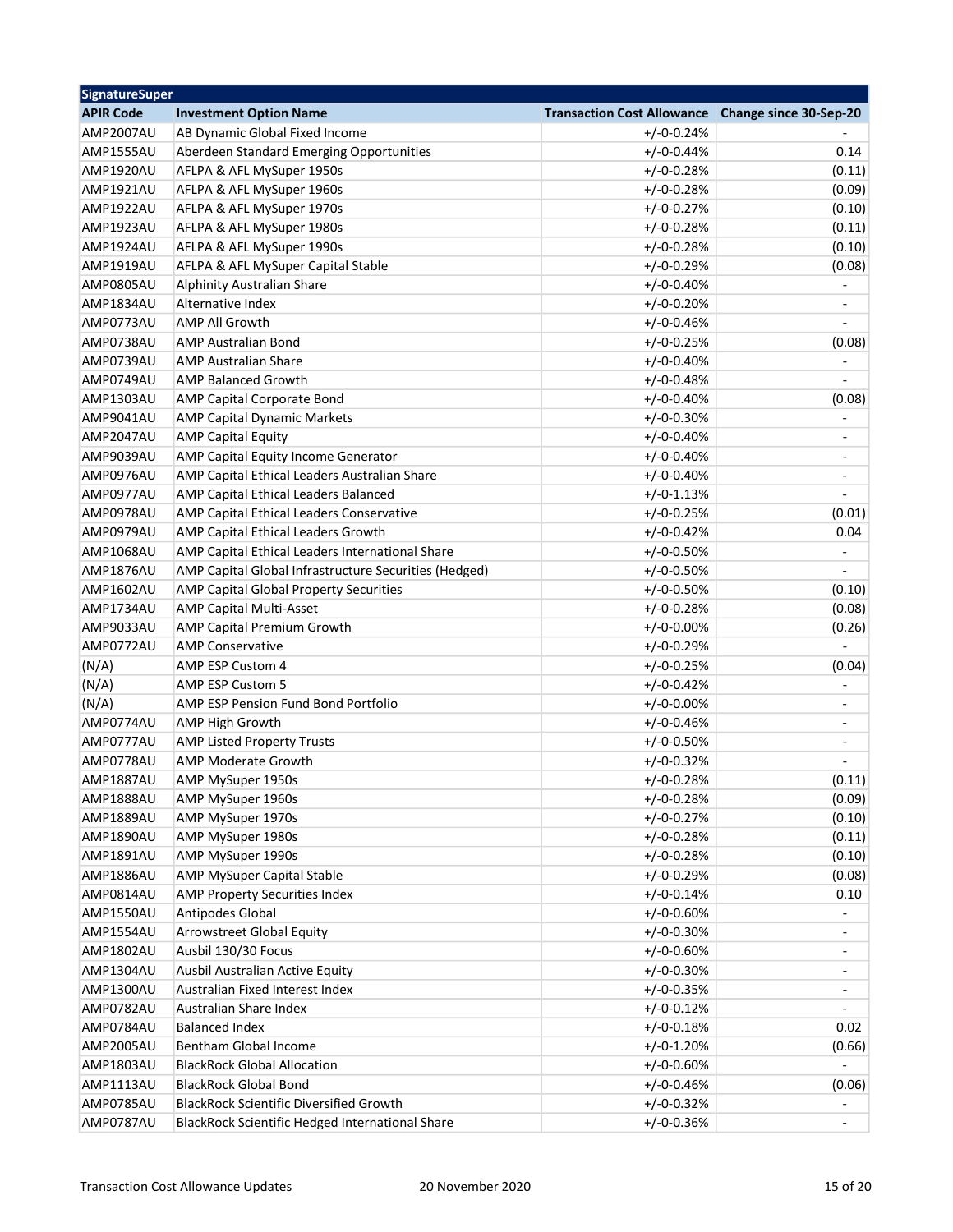| <b>SignatureSuper (continued)</b> |                                                               |                                                   |                          |
|-----------------------------------|---------------------------------------------------------------|---------------------------------------------------|--------------------------|
| <b>APIR Code</b>                  | <b>Investment Option Name</b>                                 | Transaction Cost Allowance Change since 30-Sep-20 |                          |
| AMP0788AU                         | <b>BlackRock Scientific International Share</b>               | $+/-0-0.34%$                                      |                          |
| AMP1917AU                         | Brookfield MySuper Balanced Index                             | $+/-0-0.18%$                                      | 0.02                     |
| AMP1544AU                         | Cautious Index                                                | $+/-0-0.18%$                                      | 0.01                     |
| AMP0793AU                         | Conservative Index                                            | $+/-0-0.17%$                                      | 0.01                     |
| AMP1213AU                         | DNR Capital Australian Equities High Conviction               | $+/-0-0.44%$                                      |                          |
| AMP2006AU                         | Epoch Global Equity Shareholder Yield (Unhedged)              | $+/-0-0.40%$                                      |                          |
| <b>AMP1305AU</b>                  | <b>Fidelity Global Equities</b>                               | $+/-0-0.35%$                                      |                          |
| AMP1859AU                         | Franklin Templeton Multi-Sector Bond                          | n/a                                               | n/a                      |
| AMP1211AU                         | <b>Future Directions Asian Share</b>                          | $+/-0-0.50%$                                      |                          |
| AMP0796AU                         | <b>Future Directions Australian Bond</b>                      | $+/-0-0.20%$                                      | (0.09)                   |
| AMP0798AU                         | <b>Future Directions Balanced</b>                             | $+/-0-0.27%$                                      | (0.09)                   |
| AMP0799AU                         | <b>Future Directions Conservative</b>                         | $+/-0-0.23%$                                      | (0.09)                   |
| AMP1114AU                         | <b>Future Directions Emerging Markets</b>                     | $+/-0-0.50%$                                      |                          |
| AMP0952AU                         | <b>Future Directions Extended Markets International Share</b> | $+/-0-0.68%$                                      |                          |
| AMP0800AU                         | <b>Future Directions Growth</b>                               | $+/-0-0.30%$                                      | (0.07)                   |
| AMP0801AU                         | Future Directions High Growth                                 | $+/-0-0.32%$                                      | (0.06)                   |
| <b>AMP0802AU</b>                  | <b>Future Directions International Bond</b>                   | $+/-0-0.28%$                                      | (0.04)                   |
| AMP0804AU                         | <b>Future Directions Moderately Conservative</b>              | $+/-0-0.27%$                                      | (0.09)                   |
| <b>AMP1301AU</b>                  | <b>Global Bond Index</b>                                      | $+/-0-0.25%$                                      | (0.10)                   |
| AMP1546AU                         | Growth Index                                                  | $+/-0-0.17%$                                      | 0.05                     |
| AMP1547AU                         | High Growth Index                                             | $+/-0-0.16%$                                      | 0.04                     |
| AMP0807AU                         | International Share Index                                     | $+/-0-0.16%$                                      | 0.10                     |
| AMP4727AU                         | Invesco Global Targeted Returns                               | $+/-0-0.60%$                                      |                          |
| AMP1735AU                         | ipac Income Generator                                         | $+/-0-0.23%$                                      | (0.21)                   |
| AMP0736AU                         | Ironbark Karara Australian Share                              | $+/-0-0.24%$                                      |                          |
| AMP1736AU                         | Lazard Global Small Cap                                       | $+/-0-0.60%$                                      |                          |
| <b>AMP1807AU</b>                  | Legg Mason Martin Currie Real Income                          | $+/-0-0.50%$                                      |                          |
| AMP0962AU                         | Macquarie Australian Small Companies                          | $+/-0-0.58%$                                      |                          |
| AMP0958AU                         | Macquarie Balanced Growth                                     | $+/-0-0.38%$                                      | ÷,                       |
| AMP0959AU                         | Macquarie Group Limited Shares                                | $+/-0-0.50%$                                      | ÷                        |
| AMP1549AU                         | Macquarie Income Opportunities                                | $+/-0-0.58%$                                      | $\overline{\phantom{0}}$ |
| AMP0961AU                         | <b>Macquarie Property Securities</b>                          | $+/-0-0.42%$                                      | $\overline{a}$           |
|                                   |                                                               | $+/-0-0.44%$                                      |                          |
| AMP0957AU                         | Macquarie Wholesale Australian Equities                       |                                                   |                          |
| AMP0964AU                         | Macquarie Wholesale Australian Fixed Interest Plus            | $+/-0-0.37%$                                      |                          |
| AMP1836AU                         | Magellan Global                                               | $+/-0-0.14%$                                      |                          |
| AMP1545AU                         | Moderately Conservative Index                                 | $+/-0-0.18%$                                      | 0.02                     |
| AMP1907AU                         | MySuper Macquarie Balanced Growth                             | $+/-0-0.38%$                                      |                          |
| AMP0808AU                         | Perennial Value Australian Share                              | $+/-0-0.32%$                                      |                          |
| AMP1553AU                         | Perennial Value Income Wealth Defender                        | $+/-0-0.30%$                                      | (0.10)                   |
| AMP0811AU                         | Perpetual Industrial Share                                    | $+/-0-0.34%$                                      |                          |
| AMP1805AU                         | PIMCO Diversified Fixed Interest                              | $+/-0-0.25%$                                      | (0.18)                   |
| AMP1860AU                         | Plato Australian Shares Income                                | $+/-0-0.24%$                                      |                          |
| AMP1733AU                         | Professional Alternative Balanced                             | $+/-0-0.31%$                                      | (0.04)                   |
| AMP1730AU                         | <b>Professional Balanced</b>                                  | $+/-0-0.30%$                                      | (0.06)                   |
| AMP1729AU                         | Professional Conservative                                     | $+/-0-0.23%$                                      | (0.08)                   |
| AMP1731AU                         | <b>Professional Growth</b>                                    | $+/-0-0.32%$                                      | (0.04)                   |
| AMP1732AU                         | Professional High Growth                                      | $+/-0-0.33%$                                      | (0.04)                   |
| AMP1984AU                         | Professional Moderately Conservative                          | $+/-0-0.27%$                                      | (0.08)                   |
| AMP1548AU                         | Property Index                                                | $+/-0-0.14%$                                      | 0.10                     |
| AMP1552AU                         | RARE Infrastructure Value                                     | $+/-0-0.17%$                                      | 0.07                     |
| AMP0813AU                         | <b>Schroder Australian Equities</b>                           | $+/-0-0.50%$                                      |                          |
| AMP1302AU                         | Schroder Fixed Income                                         | $+/-0-0.24%$                                      |                          |
| AMP0967AU                         | Schroder Global Value                                         | $+/-0-0.35%$                                      | ä,                       |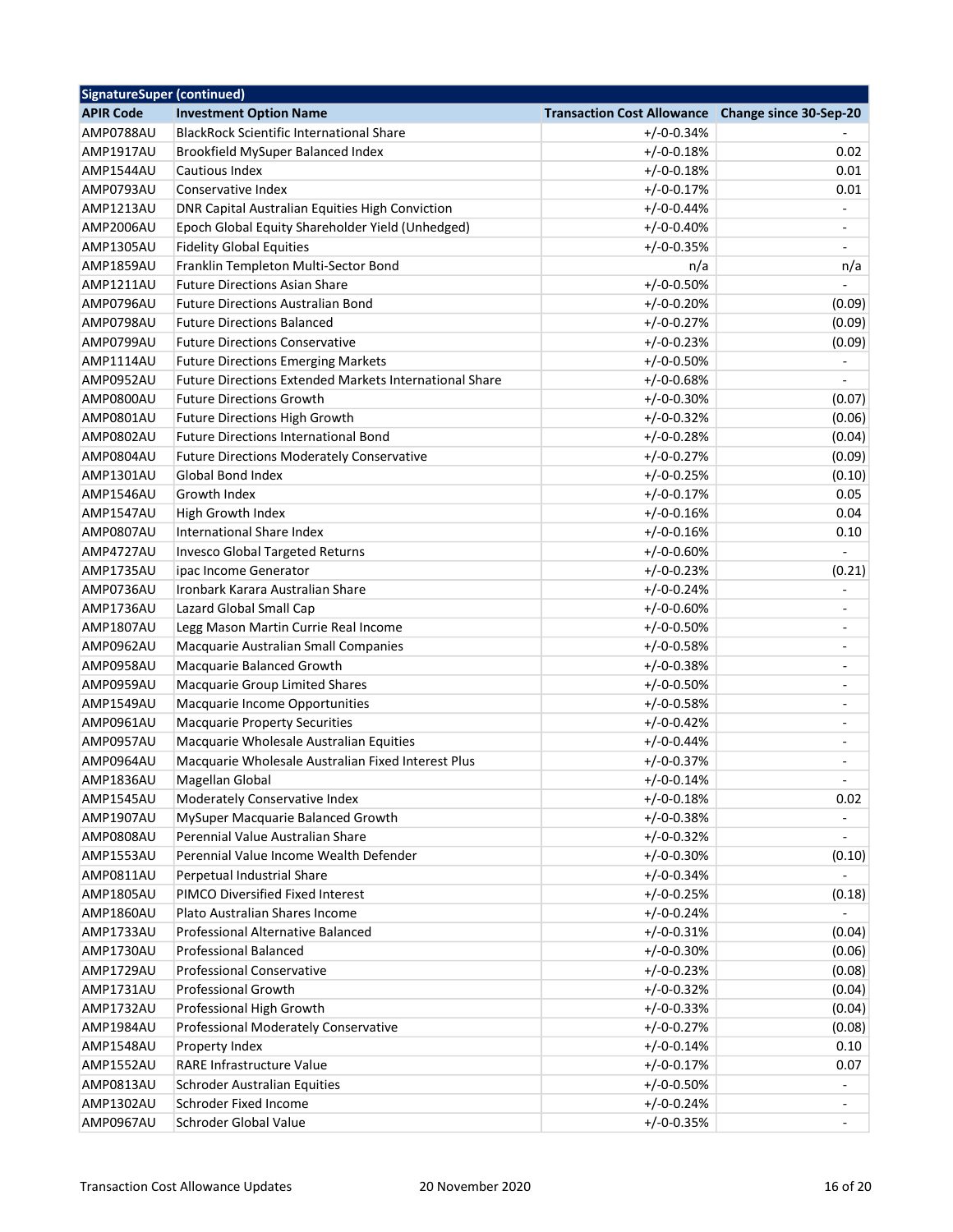| <b>SignatureSuper (continued)</b> |                                                 |                                   |                          |
|-----------------------------------|-------------------------------------------------|-----------------------------------|--------------------------|
| <b>APIR Code</b>                  | <b>Investment Option Name</b>                   | <b>Transaction Cost Allowance</b> | Change since 30-Sep-20   |
| <b>AMP1858AU</b>                  | Schroder Real Return                            | $+/-0-0.40%$                      |                          |
| AMP0797AU                         | Specialist Australian Share                     | $+/-0-0.40%$                      |                          |
| AMP0951AU                         | Specialist Australian Small Companies           | $+/-0-0.60%$                      |                          |
| AMP1975AU                         | Specialist Diversified Fixed Income             | $+/-0-0.26%$                      | (0.19)                   |
| AMP0823AU                         | Specialist Geared Australian Share              | $+/-0-0.70%$                      |                          |
| AMP0953AU                         | Specialist Hedged International Share           | $+/-0-0.35%$                      |                          |
| AMP0803AU                         | Specialist International Share                  | $+/-0-0.35%$                      | (0.01)                   |
| AMP0954AU                         | Specialist Property and Infrastructure          | $+/-0-0.40%$                      | (0.05)                   |
| AMP2009AU                         | <b>UBS Clarion Global Property Securities</b>   | $+/-0-0.50%$                      |                          |
| AMP1607AU                         | Walter Scott Global Equity                      | $+/-0-0.20%$                      | $\overline{\phantom{a}}$ |
| <b>AMP5085AU</b>                  | Water Corporation MySuper 1950s                 | $+/-0-0.28%$                      | (0.11)                   |
| AMP3908AU                         | <b>Water Corporation MySuper 1960s</b>          | $+/-0-0.28%$                      | (0.09)                   |
| AMP3125AU                         | Water Corporation MySuper 1970s                 | $+/-0-0.27%$                      | (0.10)                   |
| AMP2872AU                         | Water Corporation MySuper 1980s                 | $+/-0-0.28%$                      | (0.11)                   |
| AMP2625AU                         | <b>Water Corporation MySuper 1990s</b>          | $+/-0-0.28%$                      | (0.10)                   |
| AMP7937AU                         | <b>Water Corporation MySuper Capital Stable</b> | $+/-0-0.29%$                      | (0.08)                   |
| AMP1723AU                         | Winton Global Alpha                             | $+/-0.1.04%$                      |                          |
| AMP1994AU                         | Woolworths MySuper Future Directions Balanced   | $+/-0-0.27%$                      | (0.08)                   |
| AMP0791AU                         | Yarra Capital Management Australian Equities    | $+/-0-0.30%$                      |                          |
| AMP2011AU                         | Zurich American Century Global Growth           | $+/-0-0.48%$                      | (1.06)                   |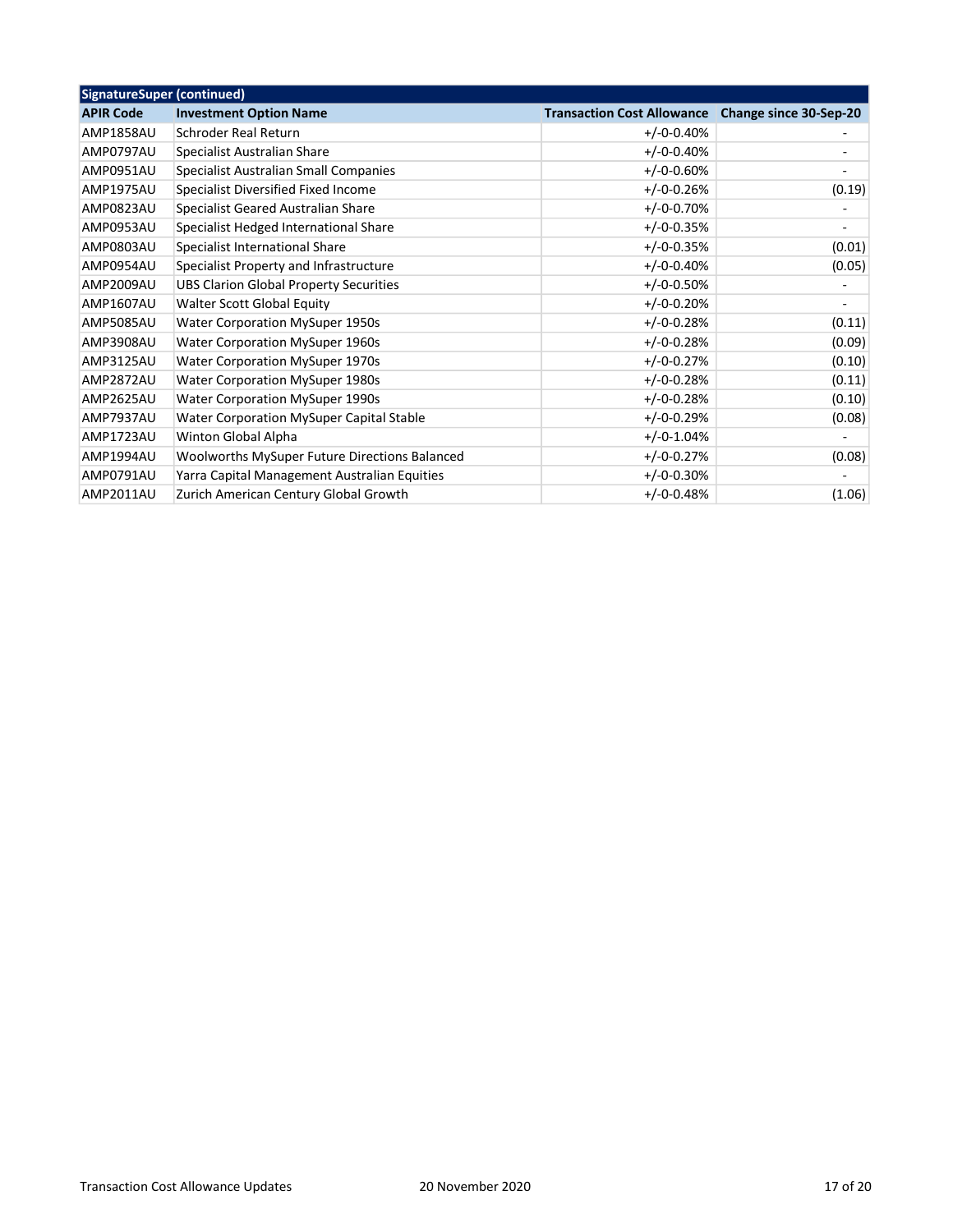| <b>SignatureSuper - Allocated Pension</b> |                                                        |                                                   |                          |
|-------------------------------------------|--------------------------------------------------------|---------------------------------------------------|--------------------------|
| <b>APIR Code</b>                          | <b>Investment Option Name</b>                          | Transaction Cost Allowance Change since 30-Sep-20 |                          |
| AMP2014AU                                 | AB Dynamic Global Fixed Income                         | $+/-0-0.24%$                                      |                          |
| <b>AMP1567AU</b>                          | Aberdeen Standard Emerging Opportunities               | $+/-0-0.44%$                                      | 0.14                     |
| AMP1164AU                                 | Alphinity Australian Share                             | $+/-0-0.40%$                                      |                          |
| AMP1838AU                                 | Alternative Index                                      | $+/-0-0.20%$                                      |                          |
| AMP1127AU                                 | <b>AMP All Growth</b>                                  | $+/-0-0.44%$                                      |                          |
| AMP1128AU                                 | <b>AMP Australian Bond</b>                             | $+/-0-0.25%$                                      | (0.08)                   |
| AMP1129AU                                 | <b>AMP Australian Share</b>                            | $+/-0-0.40%$                                      |                          |
| AMP1130AU                                 | <b>AMP Balanced Growth</b>                             | $+/-0-0.46%$                                      |                          |
| AMP1310AU                                 | AMP Capital Corporate Bond                             | $+/-0-0.40%$                                      | (0.08)                   |
| AMP9042AU                                 | <b>AMP Capital Dynamic Markets</b>                     | $+/-0-0.30%$                                      |                          |
| AMP2048AU                                 | <b>AMP Capital Equity</b>                              | $+/-0-0.40%$                                      |                          |
| AMP9040AU                                 | AMP Capital Equity Income Generator                    | $+/-0-0.40%$                                      |                          |
| AMP1172AU                                 | AMP Capital Ethical Leaders Australian Share           | $+/-0-0.40%$                                      | ÷,                       |
| AMP1173AU                                 | AMP Capital Ethical Leaders Balanced                   | $+/-0-1.13%$                                      |                          |
| <b>AMP1174AU</b>                          | AMP Capital Ethical Leaders Conservative               | $+/-0-0.25%$                                      | (0.01)                   |
| AMP1175AU                                 | AMP Capital Ethical Leaders Growth                     | $+/-0-0.42%$                                      | 0.04                     |
| AMP1176AU                                 | AMP Capital Ethical Leaders International Share        | $+/-0-0.50%$                                      |                          |
| AMP1877AU                                 | AMP Capital Global Infrastructure Securities (Hedged)  | $+/-0-0.50%$                                      |                          |
| AMP1626AU                                 | AMP Capital Global Property Securities                 | $+/-0-0.50%$                                      | (0.10)                   |
| AMP1743AU                                 | AMP Capital Multi-Asset                                | $+/-0-0.28%$                                      | (0.08)                   |
| AMP9034AU                                 | AMP Capital Premium Growth                             | $+/-0-0.00%$                                      | (0.26)                   |
| AMP1132AU                                 | <b>AMP Conservative</b>                                | $+/-0-0.30%$                                      |                          |
| AMP1133AU                                 | AMP High Growth                                        | $+/-0-0.45%$                                      |                          |
| AMP1134AU                                 | <b>AMP Listed Property Trusts</b>                      | $+/-0-0.50%$                                      |                          |
| AMP1135AU                                 | AMP Moderate Growth                                    | $+/-0-0.35%$                                      |                          |
| AMP1178AU                                 | AMP Property Securities Index                          | $+/-0-0.14%$                                      | 0.10                     |
| AMP5859AU                                 | <b>AMP Retirement Choice</b>                           | $+/-0-0.22%$                                      | (0.17)                   |
| AMP1562AU                                 | Antipodes Global                                       | $+/-0-0.60%$                                      |                          |
| AMP1566AU                                 | Arrowstreet Global Equity                              | $+/-0-0.30%$                                      | ÷                        |
| AMP1796AU                                 | Ausbil 130/30 Focus                                    | $+/-0-0.60%$                                      | $\overline{a}$           |
| AMP1311AU                                 | Ausbil Australian Active Equity                        | $+/-0-0.30%$                                      | $\overline{a}$           |
| <b>AMP1307AU</b>                          | Australian Fixed Interest Index                        | $+/-0-0.35%$                                      | $\overline{\phantom{0}}$ |
| AMP1136AU                                 | Australian Share Index                                 | $+/-0-0.12%$                                      |                          |
| AMP1137AU                                 | <b>Balanced Index</b>                                  | $+/-0-0.18%$                                      | 0.02                     |
| <b>AMP2012AU</b>                          | Bentham Global Income                                  | $+/-0-1.20%$                                      | (0.66)                   |
|                                           |                                                        |                                                   |                          |
| AMP1797AU                                 | <b>BlackRock Global Allocation</b>                     | $+/-0-0.60%$                                      |                          |
| AMP1142AU                                 | <b>BlackRock Global Bond</b>                           | $+/-0-0.46%$                                      | (0.06)                   |
| AMP1139AU                                 | BlackRock Scientific Hedged International Share        | $+/-0-0.36%$                                      |                          |
| AMP1140AU                                 | <b>BlackRock Scientific International Share</b>        | $+/-0-0.34%$                                      |                          |
| AMP1556AU                                 | Cautious Index                                         | $+/-0-0.18%$                                      | 0.01                     |
| AMP1146AU                                 | Conservative Index                                     | $+/-0-0.17%$                                      | 0.01                     |
| AMP1222AU                                 | DNR Capital Australian Equities High Conviction        | $+/-0-0.44%$                                      |                          |
| AMP2013AU                                 | Epoch Global Equity Shareholder Yield (Unhedged)       | $+/-0-0.40%$                                      |                          |
| AMP1312AU                                 | <b>Fidelity Global Equities</b>                        | $+/-0-0.35%$                                      |                          |
| AMP1863AU                                 | Franklin Templeton Multi-Sector Bond                   | n/a                                               | n/a                      |
| AMP1220AU                                 | <b>Future Directions Asian Share</b>                   | $+/-0-0.50%$                                      |                          |
| AMP1149AU                                 | <b>Future Directions Australian Bond</b>               | $+/-0-0.20%$                                      | (0.09)                   |
| AMP1080AU                                 | <b>Future Directions Balanced</b>                      | $+/-0-0.27%$                                      | (0.09)                   |
| AMP1081AU                                 | <b>Future Directions Conservative</b>                  | $+/-0-0.23%$                                      | (0.09)                   |
| AMP1153AU                                 | <b>Future Directions Emerging Markets</b>              | $+/-0-0.50%$                                      |                          |
| AMP1148AU                                 | Future Directions Extended Markets International Share | $+/-0-0.68%$                                      |                          |
| AMP1155AU                                 | <b>Future Directions Growth</b>                        | $+/-0-0.30%$                                      | (0.07)                   |
| AMP1082AU                                 | <b>Future Directions High Growth</b>                   | $+/-0-0.32%$                                      | (0.06)                   |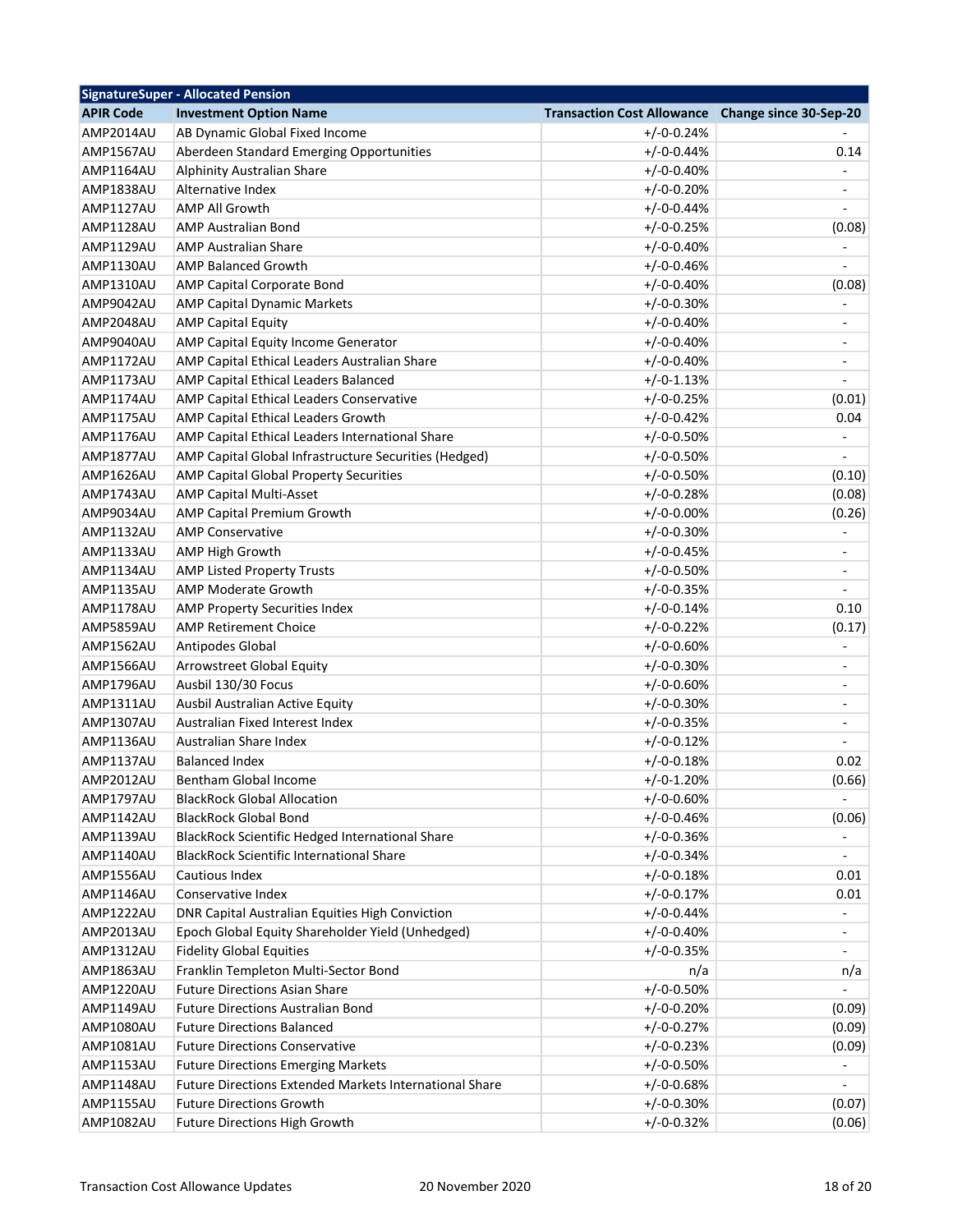| <b>SignatureSuper - Allocated Pension (continued)</b> |                                                  |                                   |                          |  |
|-------------------------------------------------------|--------------------------------------------------|-----------------------------------|--------------------------|--|
| <b>APIR Code</b>                                      | <b>Investment Option Name</b>                    | <b>Transaction Cost Allowance</b> | Change since 30-Sep-20   |  |
| AMP1158AU                                             | <b>Future Directions International Bond</b>      | $+/-0-0.28%$                      | (0.04)                   |  |
| AMP1160AU                                             | <b>Future Directions Moderately Conservative</b> | $+/-0-0.27%$                      | (0.09)                   |  |
| <b>AMP1308AU</b>                                      | <b>Global Bond Index</b>                         | $+/-0-0.25%$                      | (0.10)                   |  |
| <b>AMP1558AU</b>                                      | Growth Index                                     | $+/-0-0.17%$                      | 0.05                     |  |
| AMP1559AU                                             | High Growth Index                                | $+/-0-0.16%$                      | 0.04                     |  |
| AMP1165AU                                             | International Share Index                        | $+/-0-0.16%$                      | 0.10                     |  |
| AMP7122AU                                             | <b>Invesco Global Targeted Returns</b>           | $+/-0-0.60%$                      | $\overline{a}$           |  |
| AMP1742AU                                             | ipac Income Generator                            | $+/-0-0.23%$                      | (0.21)                   |  |
| AMP1125AU                                             | Ironbark Karara Australian Share                 | $+/-0-0.24%$                      | $\overline{\phantom{a}}$ |  |
| AMP1748AU                                             | Lazard Global Small Cap                          | $+/-0-0.60%$                      | $\overline{\phantom{a}}$ |  |
| AMP1801AU                                             | Legg Mason Martin Currie Real Income             | $+/-0-0.50%$                      | $\overline{\phantom{a}}$ |  |
| <b>AMP1561AU</b>                                      | Macquarie Income Opportunities                   | $+/-0-0.58%$                      | $\blacksquare$           |  |
| AMP1840AU                                             | Magellan Global                                  | $+/-0-0.14%$                      |                          |  |
| AMP1557AU                                             | Moderately Conservative Index                    | $+/-0-0.18%$                      | 0.02                     |  |
| AMP1169AU                                             | Perennial Value Australian Share                 | $+/-0-0.32%$                      |                          |  |
| AMP1565AU                                             | Perennial Value Income Wealth Defender           | $+/-0-0.30%$                      | (0.10)                   |  |
| AMP1799AU                                             | PIMCO Diversified Fixed Interest                 | $+/-0-0.25%$                      | (0.18)                   |  |
| AMP1864AU                                             | Plato Australian Shares Income                   | $+/-0-0.24%$                      | L.                       |  |
| AMP1560AU                                             | Property Index                                   | $+/-0-0.14%$                      | 0.10                     |  |
| AMP1564AU                                             | <b>RARE Infrastructure Value</b>                 | $+/-0-0.17%$                      | 0.07                     |  |
| <b>AMP1177AU</b>                                      | Schroder Australian Equities                     | $+/-0-0.50%$                      | $\blacksquare$           |  |
| AMP1309AU                                             | Schroder Fixed Income                            | $+/-0-0.24%$                      | $\blacksquare$           |  |
| AMP1141AU                                             | Schroder Global Value                            | $+/-0-0.35%$                      | $\blacksquare$           |  |
| AMP1862AU                                             | Schroder Real Return                             | $+/-0-0.40%$                      | $\blacksquare$           |  |
| AMP1150AU                                             | Specialist Australian Share                      | $+/-0-0.40%$                      | $\sim$                   |  |
| AMP1147AU                                             | Specialist Australian Small Companies            | $+/-0-0.60%$                      |                          |  |
| AMP1977AU                                             | Specialist Diversified Fixed Income              | $+/-0-0.26%$                      | (0.19)                   |  |
| AMP1154AU                                             | Specialist Geared Australian Share               | $+/-0-0.70%$                      |                          |  |
| AMP1156AU                                             | Specialist Hedged International Share            | $+/-0-0.35%$                      |                          |  |
| AMP1159AU                                             | Specialist International Share                   | $+/-0-0.35%$                      | (0.01)                   |  |
| <b>AMP1161AU</b>                                      | Specialist Property and Infrastructure           | $+/-0-0.40%$                      | (0.05)                   |  |
| AMP2016AU                                             | <b>UBS Clarion Global Property Securities</b>    | $+/-0-0.50%$                      |                          |  |
| AMP1631AU                                             | Walter Scott Global Equity                       | $+/-0-0.20%$                      | $\overline{\phantom{a}}$ |  |
| AMP1741AU                                             | Winton Global Alpha                              | $+/-0-1.04%$                      | $\blacksquare$           |  |
| AMP1145AU                                             | Yarra Capital Management Australian Equities     | $+/-0-0.30%$                      |                          |  |
| <b>AMP2017AU</b>                                      | Zurich American Century Global Growth            | $+/-0-0.48%$                      | (1.06)                   |  |